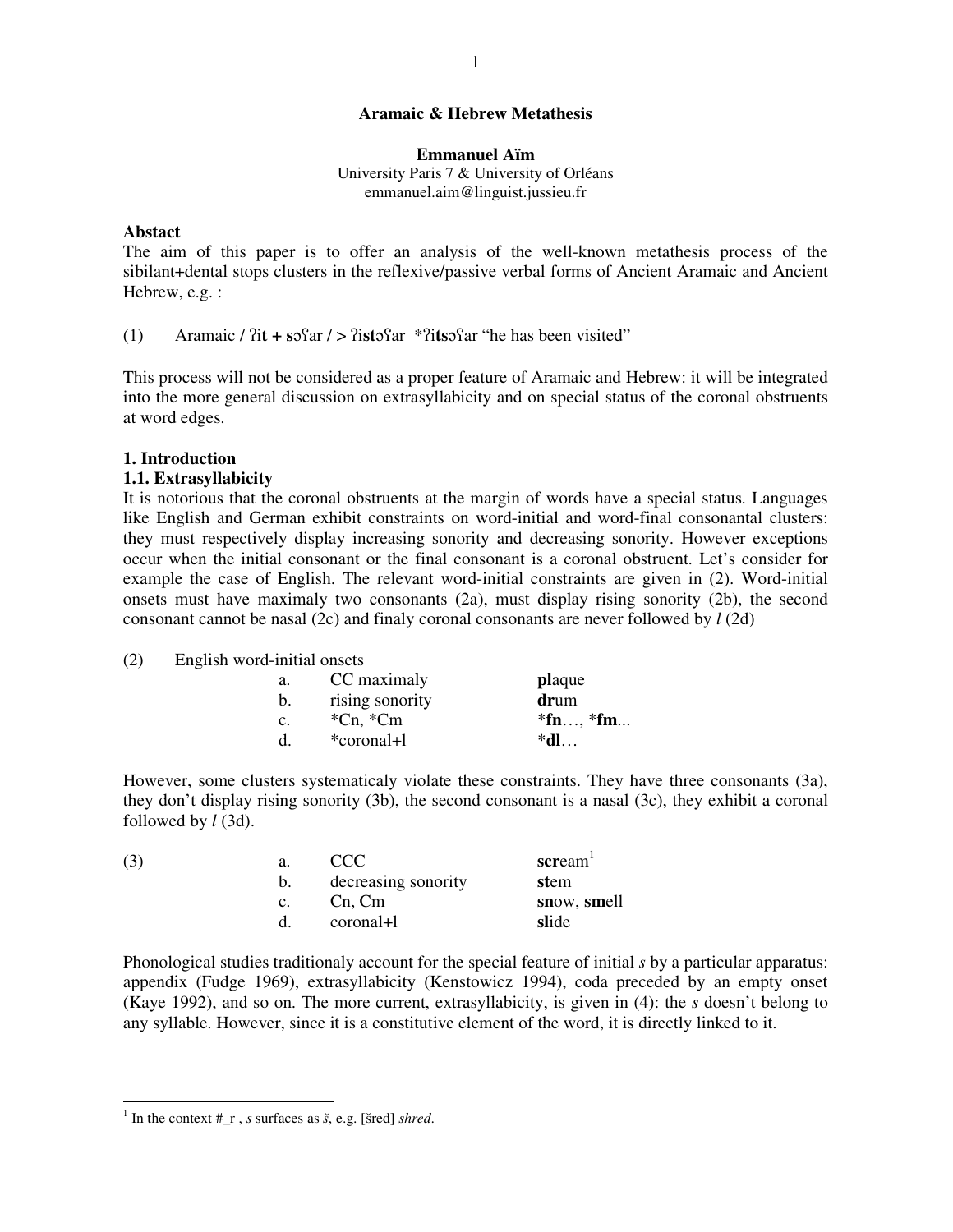

Let's consider now the English word-final clusters restrictions. The relevant word-final constraints are given in (5). Word-final clusters must have maximaly two consonants (5a), and must display decreasing sonority (5b).

| (5) | English word-final clusters |      |  |  |  |  |
|-----|-----------------------------|------|--|--|--|--|
|     | CC maximaly                 | hemp |  |  |  |  |
|     | decreasing sonority         | elf  |  |  |  |  |

However, some clusters systematicaly violate these constraints. They have three consonants (6a), they don't display decreasing sonority (6b) or they violate both length and sonority constraints (6c).

| (6) | a.             | CCC                      | [wa <b>yld</b> ] | wild               |
|-----|----------------|--------------------------|------------------|--------------------|
|     |                |                          | [peynt]          | paint <sup>2</sup> |
|     | b.             | *decreasing sonority     | $[\text{zps}]$   | apse               |
|     |                |                          | $[\text{ædz}]$   | adze               |
|     |                |                          | act              |                    |
|     | $\mathbf{c}$ . | CCC+*decreasing sonority | [siks $\theta$ ] | sixth              |
|     |                |                          | $[siks\theta s]$ | sixths             |
|     |                |                          |                  |                    |

Each of these clusters end with one or more coronal obstruent, that is  $s$ ,  $z$ ,  $t$ ,  $d$ ,  $\theta$ . The treatment of these final consonants is broadly the same as the initial s: appendix, extrasyllabicity, onset followed by an empty nucleus, and so on.

As shown in (7), the differences between word-initial extrasyllabicity and word-final extrasyllabicity are small. The main differences are firstly that the class of final extrasyllabic segments is more important including both coronal fricatives and stops, and secondly that final coronals can be flexional morphemes.

| $(7)$ a. # | S                    | $C(C)$<br>$C(C)$ |                                                                                                                                                |          | #                                       |
|------------|----------------------|------------------|------------------------------------------------------------------------------------------------------------------------------------------------|----------|-----------------------------------------|
| #          | $\check{\mathbf{s}}$ |                  |                                                                                                                                                |          | $\begin{array}{c} \# \\ \# \end{array}$ |
|            |                      |                  |                                                                                                                                                |          |                                         |
|            |                      |                  | (C)C $\begin{bmatrix} s \\ c \end{bmatrix}$<br>(C)C $\begin{bmatrix} z \\ t \\ c \end{bmatrix}$<br>(C)C $\begin{bmatrix} d \\ d \end{bmatrix}$ |          | $\#$                                    |
|            |                      |                  | (C)C                                                                                                                                           | $\theta$ | #                                       |
|            |                      |                  |                                                                                                                                                |          |                                         |

b. monomorphemic word segment (**s**now) monomorphemic word segment (pain**t**)

morpheme (dog-**s**)

# **1.2. Another look at extrasyllabicity**

Another look at extrasyllabity has been recently proposed by Lowenstamm 2002. This reanalysis belongs to a wider theory in which the syllable structure is viewed as a strict alternation of C and V

<sup>&</sup>lt;sup>2</sup> Whether the glide must be treated as a part of the nucleus or as a part of the coda is another question.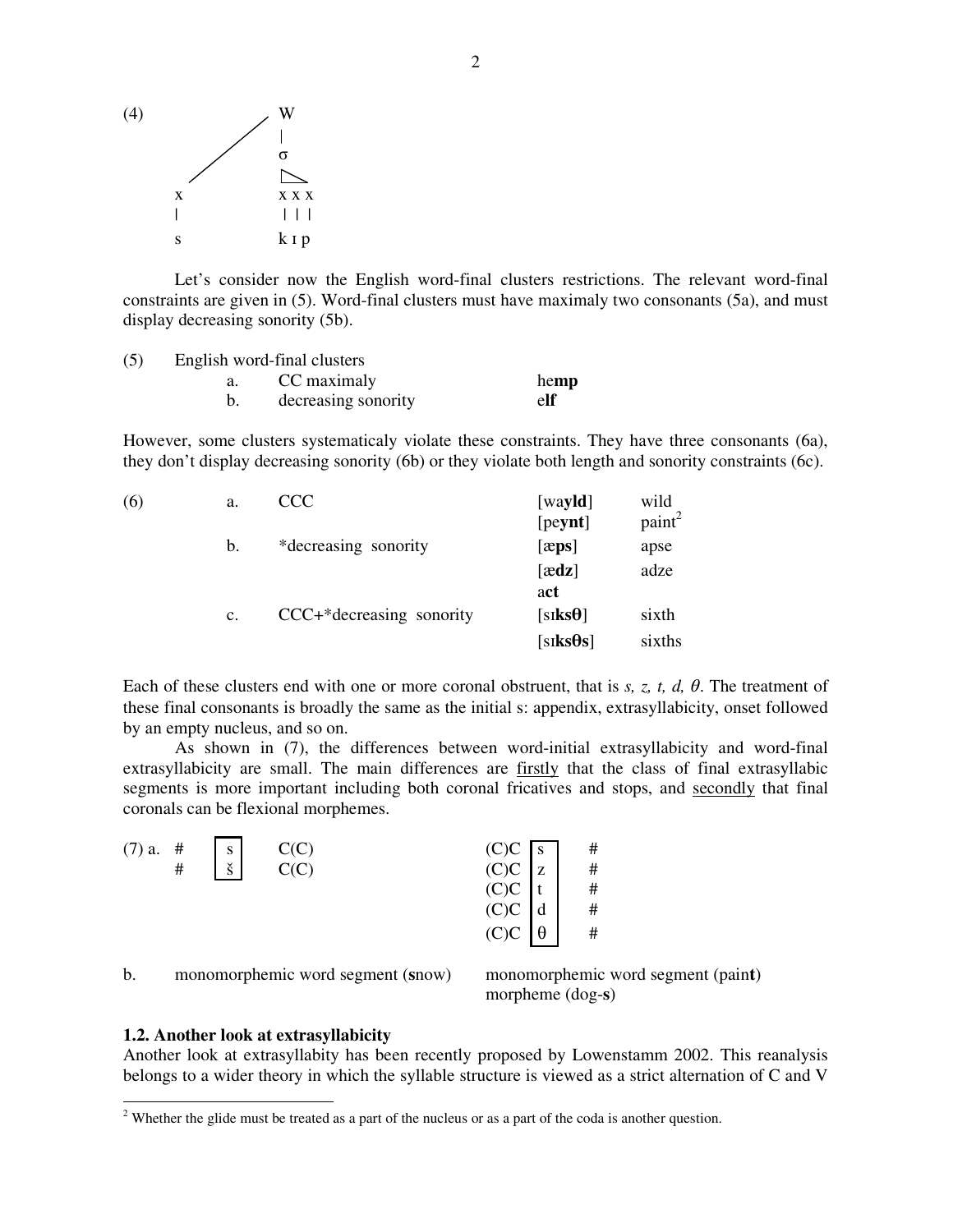slots. Within this frame, the representations of an open light syllable, a long vowel, a closed syllable and a geminate are given in (8).

| $(8)$ a. C V |  |                    | b. CVCV |  | c. C V C V |  |  | d. CVCVCV |  |  |                             |
|--------------|--|--------------------|---------|--|------------|--|--|-----------|--|--|-----------------------------|
|              |  |                    |         |  |            |  |  |           |  |  |                             |
|              |  | d a [da] d a [daa] |         |  |            |  |  |           |  |  | d a k [dak] d a k a [dakka] |

Let's return to extrasyllabicity. The word-initial consonant *s* is represented as the propagation of a lexical segment on an initial CV-site located on the left word-edge of every major lexical category (for independent arguments supporting the existence of an initial CV-site, see Lowenstamm 1999, 2003). For instance, the representation of the french word [spr] "sport" is given in (9a), where the initial CV-site is in bold, while the representation of the french word [por] "port" is given in (9b).

| $(9)$ a. | $CV$ - $CVCV$     | <b>CV</b> - CVCV |
|----------|-------------------|------------------|
|          | $\searrow$ $\Box$ |                  |
|          | spor              | $p \circ r$      |

The fundamental distinction between the traditional approach and Lowenstamm's one is the following. In the traditional view, the extrasyllabic slot or appendix is generaly only required in languages like English, German and French. In Lowenstamm's approach, the presence of the initial CV-site is assumed in **all** languages. Thus a question arises:

# **if the initial site is the seat of a segmental restriction in languages like English, German, etc, why wouldn't it be also the case in other languages?**

Here, a precision is needed : the segmental restriction on the initial CV-site in English, German and French is a restriction that arises mainly during the formation of monomorphemic words in the lexicon. This restriction doesn't appear during other processes, like prefixation, reduplication or clitisization. For exemple, the French initial CV-site hosts non coronal obstruents like *l, m, v, during clitisization, as illustrated in (10):* 

| (10) | $\mathbf{1}$ $\mathbf{1}$ $\mathbf{1}$ $\mathbf{1}$<br>$la \int \varepsilon z$ | CV-CVCV CV-CVCV CV-CVCV<br>ma $\int$ $\epsilon$ z v o $\int$ $\epsilon$ z |                          |
|------|--------------------------------------------------------------------------------|---------------------------------------------------------------------------|--------------------------|
|      | $[a$ $\epsilon z]$                                                             | [mas $\epsilon$ z]                                                        | $[vo$ [ $ez$ ]           |
|      | "the chair"                                                                    |                                                                           | "my chair" "your chairs" |

Nevertheless, if a restriction on the type of consonants allowed in the initial CV is lexicaly determined in some languages, it is not excluded that a similar or a different restriction can at once exist and be morphologicaly determined in other languages. In other words, we would expect a language to perform a selection of a subset of segments during their association to the initial CV-site. Regarding this subset of segments, we of course expect it to constitute a natural class of sounds. So, the logical possibilities are manifold : glide, nasal, lateral, labial, velar and so forth. If we want to get closer to extrasyllabicty facts, two hypothesis are possible. First, the subset is the same as the word-initial subset: it only includes coronal fricatives. Secondly, the subset is identical to the word-final subset: it only includes the coronal obstuents, fricatives and stops at once. The aim of this paper is precisely to show i) that Aramaic and Hebrew exhibit a selection between the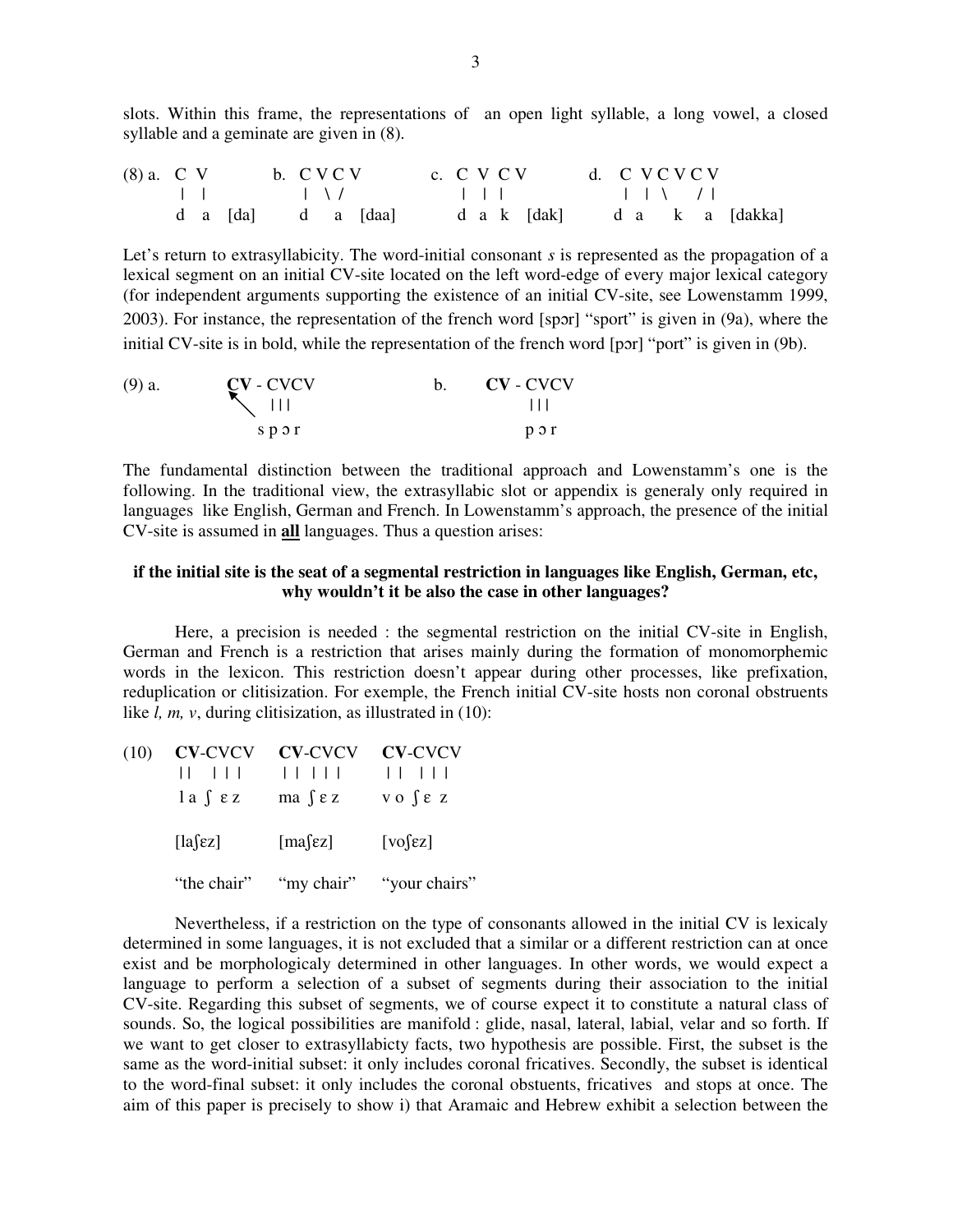coronal obstruents (fricatives and stops at once) and the other consonants during the derivation of the reflexive/passive verbal forms ii) that this selection can explain the metathesis that occurs in this verbal forms.

# **2. The facts**

# **2.1. Aramaic & Hebrew verbal systems**

The Ancient Aramaic verbal system is given in (11). Each active stem has a reflexive/passive form.The reflexive/passive stems are discerned from their active counterparts by the presence of the prefix *hit-, ?it-* or *?et-* (according to the dialects) and ablaut<sup>3</sup>.

| (11) Aramaic        | active | <i>passive/reflexive</i>            |
|---------------------|--------|-------------------------------------|
| Basic               | pasal  | ?etpəfel                            |
| Factitive/Intensive | passel | ?etpaffal / ?etpaffeel              |
| Causative           | ?apcol | $7$ etta $\bar{p}$ sal <sup>4</sup> |

In Hebrew, as shown in (12, 13), the stem that is caracterized by the prefix *hit-* only exists as the reflexive/passive form of the *piel* stem. Note that Mishnaic Hebrew exhibits an alternative form with *nit-* instead of *hit-* in the perfective conjugation. The presence of *n* is traditionaly explained as an analogical formation from the *nifal* stem (cf. Wright 1890, Segal 1927, Bar-Asher 1999). For my part, I have nothing to say about it.

| (12) Biblical Hebrew |                  | active  | passive                    | reflexive  |
|----------------------|------------------|---------|----------------------------|------------|
|                      | Basic            | paasal  | nipsal-                    | -nip͡sal   |
|                      | Intensive        | pisseel | puffal                     | hitpaffeel |
|                      | Causative        | hipsiil | hopfal                     |            |
| (13) Mishnaic Hebrew |                  | active  | <i>passive/reflexive</i>   |            |
|                      | Basic            | paasal  | nip <sup>c</sup> al        |            |
|                      | <i>Intensive</i> | pisseel | nitpassel ~ hitpassel $^5$ |            |
|                      | Causative        | hipsiil | hupsal                     |            |
|                      |                  |         |                            |            |

The verbal stems in which sibilant metathesis occurs are in bold in (11, 12, 13).

## **2.2. Metathesis & assimilation.**

Let's start with the forms that present a fricative coronal as first radical consonant. Consider the data in (14)<sup>6</sup>. With roots beginning with *s*, *š*, *š*, *z* and *s* there regularly is metahesis of this consonant and the *t* of the prefix. As shown in (14b), a further voicing assimilation of *t* takes place with roots

 $3 \text{ In } (11)$ , (12) and (13) the meaning of each pattern given is mere indication.

<sup>&</sup>lt;sup>4</sup> Internal causative passive *hu/op̃Sal* is attested in Biblical Aramaic instead of the more recent *?ettap̃Sal*.

<sup>&</sup>lt;sup>5</sup> The vocalisation *nitpaffal* / *hitpaffal* also occurs.

<sup>&</sup>lt;sup>6</sup> The next data of Ancient Aramaic will be abstracted from Onqelos and Jonathan Targums' Judeo-Palestinian Aramaic but they are also valid for Biblical Aramaic, Syro-Palestinian, Samaritan, Syriac, Mandaic and Judeo-Babylonian Aramaic (data from other ancient dialects are scanty). The data of Ancient Hebrew will be abstracted from Biblical and Mishnaic Hebrew without distinction. For reason of place, philological issues as orthographic variants, script problems notably in some Syriac forms, uncommon verbs where metathesis or/and assimilation doesn't occur, etc., will be ignored. I will also disregard the total assimilation of the prefix *t* to any first radical consonant that sometimes occurs in Babylonian, Mandaic, Galilean, Samaritan, in the late period of Syro-Palestinian and sometimes also in Biblical and Misnaic Hebrew. About all these points, see Aïm 2003.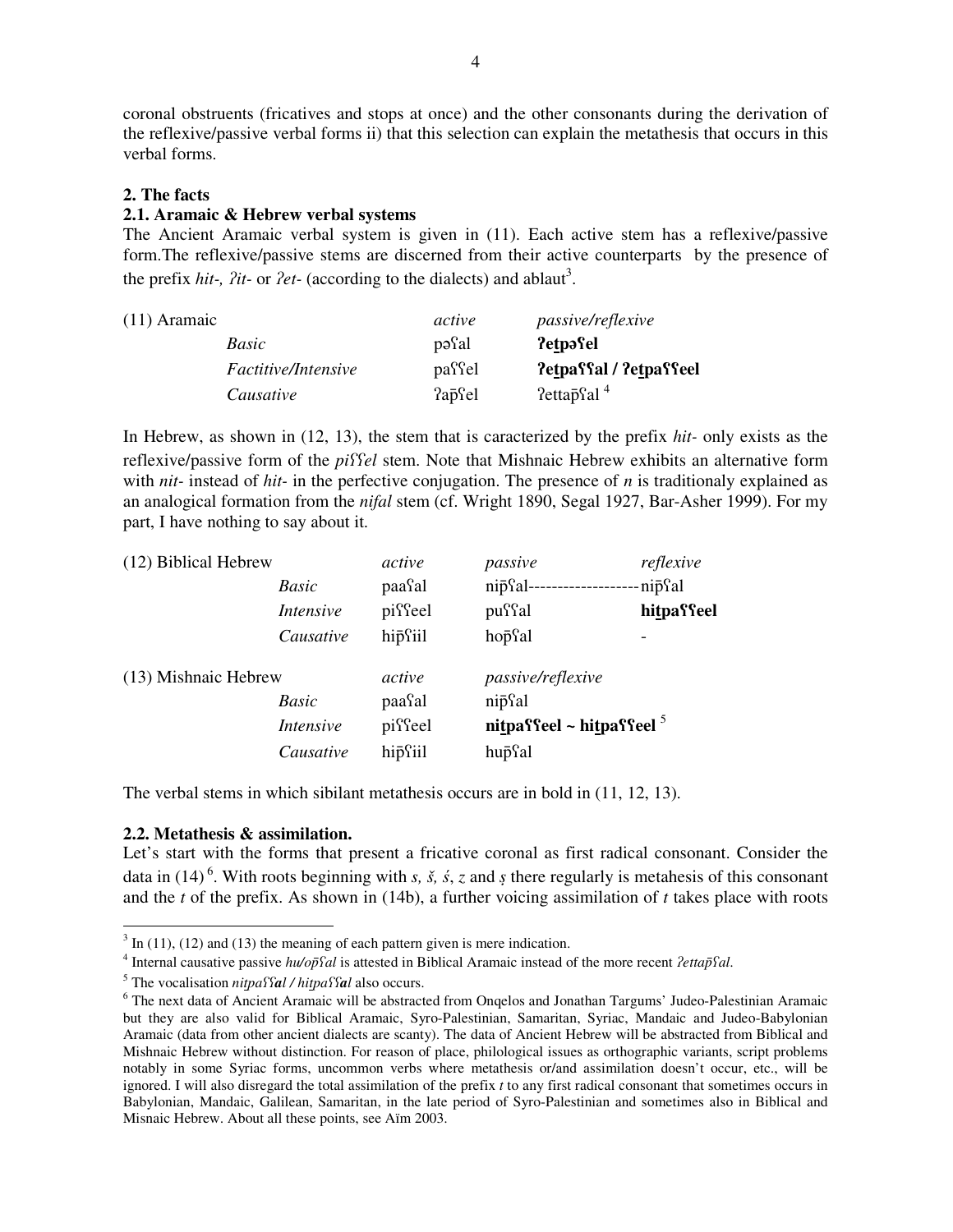beginning with *z*, and, as shown in (14c), a further emphasis assimilation of *t* takes place with roots beginning with *s*. {Please notice that for Aramaic data, the first form is always the basic reflexive stem  $2 \epsilon$ *etpaSel* and the second is the intensive reflexive stem  $2 \epsilon$ *etpaSSa/eel.*}

| $(14)$ a.      |                               |        |                       |                                              |
|----------------|-------------------------------|--------|-----------------------|----------------------------------------------|
| Aramaic        | $?$ it - sə $\Omega$ r        | $\geq$ | $?$ istə $\text{Sar}$ | "to be visited; to be inflicted upon"        |
|                | ?it - sakkeel                 | $\geq$ | <b>?istakkeel</b>     | "to look at, reflect; to be/become wise"     |
|                | $?$ it - šəlee                | $\geq$ | ?i <b>št</b> alee     | "to be abandonned, forgotten"                |
|                | $?$ it - šaggees              | $\geq$ | ?i <b>št</b> aggees   | "to be confused, perplexed, excited"         |
| <b>Hebrew</b>  | hit - sabbeel                 | $\geq$ | histabbeel            | "to stuff oneself, grow fat"                 |
|                | hi <b>t</b> - <b>s</b> akkeer | $\geq$ | histakkeer            | "to profit; to deal in"                      |
|                | hit - $\text{Sapped}$ >       |        | hištappeel            | "to be humble, gentle; to be lazy, indolent" |
| $\mathbf{b}$ . |                               |        |                       |                                              |
| Aramaic        | $?$ it - zəra $\mathcal{S}$   | $\geq$ | ?i <b>zd</b> əras     | "to be sown, to be stocked with seed"        |
|                | $2it - zayyeen$ >             |        | <b>Tizdayyeen</b>     | "to be equipped, armed"                      |
| Hebrew         | hit - zayyee $\bar{p}$ >      |        | hizdayyeep            | "to be falsified, forged"                    |
| $C_{\bullet}$  |                               |        |                       |                                              |
| Aramaic        | $?$ it - səlee                | $\geq$ | <i>l</i> istalee      | "to be moved; to tremble, shake"             |
|                | $?$ it - sabba $\Omega$       | $\geq$ | <b>Tistabbas</b>      | "to be dipped, immersed; to be soaked"       |
| Hebrew         | $hit$ - saddeeq $>$           |        | histaddeeq            | "to justify oneself, excuse oneself"         |

Let's now consider in (15) the forms with a coronal stop as first radical consonant. As shown in (15a), voicing assimilation of *t* occurs with roots beginning with *d*. As shown in (15b), emphasis assimilation of *t* occurs with roots beginning with *t*.

(15) a.

| Aramaic | $2it - d$ daheeq $>$    |               | didd <sub>d</sub> heeg | "to be pressed, squeeze oneself"         |
|---------|-------------------------|---------------|------------------------|------------------------------------------|
|         | $?$ it - daheen         | $\rightarrow$ | <b>?iddaheen</b>       | "to drip, be fat"                        |
| Hebrew  | hit - dabbeer $>$       |               | hiddabbeer             | "to hold communion, converse"            |
| b.      |                         |               |                        |                                          |
| Aramaic | $?$ it - tə $\Omega$ n  | $\geq$        | ?ittəfan               | "to be laden; to be carried"             |
|         | $?$ it - tabba $\Omega$ | $\geq$        | <b>Tittabbas</b>       | "to be sunk"                             |
| Hebrew  | hit - tammaa $>$        |               | hittammaa              | "to be unclean; to make oneself unclean" |

Finally, as shown in (16), whith roots beginning with *t*, the *t* of the prefix does not undergo the spirantization since it constitutes a geminate cluster with the first consonant of the root.

| $?$ it - tanee | littanee                            | "to be repeated"                           |
|----------------|-------------------------------------|--------------------------------------------|
|                | littaggar                           | "to make profit, to be benefited"          |
|                | hittabbeel                          | "to be mixed, seasoned; to defile oneself" |
|                | $\int$ aggar ><br>hit - tabbeel $>$ |                                            |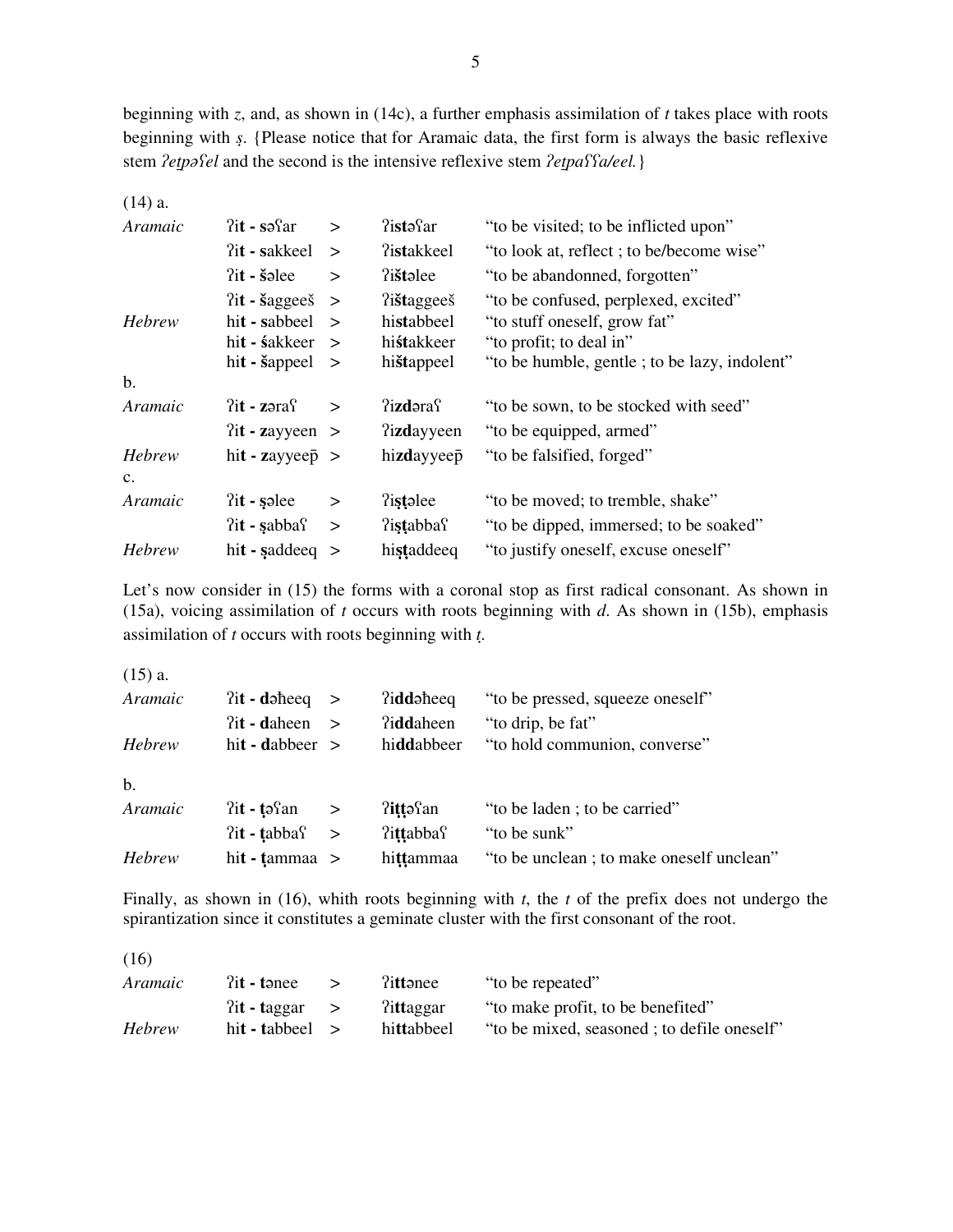It is **very important** to note :

i) that the metathesis also applies in Aramaic when an epenthetic *i/e* is (optionaly) inserted between the affix  $t$  and the first radical consonant, e.g. Syriac<sup>7</sup>:

> $\ell$  et- $\frac{1}{2}$   $\ell$  >  $\ell$  estagel  $\sim$   $\ell$  estagel "he has extoled himself"

The metathesis *is not* a mere *phonological* process triggered to avoid an illicit sibilant+dental stop cluster: even disjoined by a vowel, the sibilant and the dental change places.

ii) the metathesis doesn't apply outside the reflexive stems, as illustrated in (17):

| (17) | Aramaic        | netšat | "she has teared off" | *ne <b>št</b> at | $\sqrt{n}t\check{s}$ |
|------|----------------|--------|----------------------|------------------|----------------------|
|      | <b>Hebrew</b>  | notšii | "my uprooting"       | *noštii          | $\sqrt{nt}$ š        |
|      | <i>Aramaic</i> | qudšaa | "the sanctity"       | *qu <b>šd</b> aa | $\sqrt{q}d\check{s}$ |
|      | <b>Hebrew</b>  | qodšii | "my sanctity"        | *qo <b>šd</b> ii | $\sqrt{q}d\check{s}$ |

Obviously, the metathesis *is* a *morphological* process: the succession of any sibilant and any dental stop is not a sufficient condition. To trigger the metathesis, the sibilant must be the first consonant of a root and the dental stop must be the passive/reflexive affix.

#### **3. The analysis**

#### **3.1. Preliminary analysis.**

Previous works on this facts (Greenberg 1950, Malone 1971) only deal with the sibilants metathesis. Certainly, the assimilation of *t* with the dental stops is considered as another phenomenon. On the contrary, my goal is to link these two processes.

In order to obtain the surface forms with roots beginning with *d* and *t*, only a regressive assimilation is required, as shown in (18) :

| (18)                | / hit+dabbeer / | / hit+tammaa / |
|---------------------|-----------------|----------------|
| regressive assimil. | hiddabbeer      | hittammaa      |
|                     | [hiddabbeer]    | [ hittammaa ]  |

In order to obtain the surface forms with roots beginning with *z* and *s*, two rules are required: a metathesis rule and an assimilation rule. According to rules order, the assimilation rule can be regressive, as in (19a) or progessive as in (19b).

| $(19)$ a.           |                 | b.                   |                     |
|---------------------|-----------------|----------------------|---------------------|
|                     | / hit+zayyeep / |                      | $/$ hit+zayyeep $/$ |
| regressive assimil. | hid-zayyeep     | metathesis           | hiz-tayyeep         |
| metathesis          | hiz-dayyeep     | progressive assimil. | hiz-dayyeep         |
|                     | [hizdayyeep]    |                      | [ hizdayyeep ]      |

 $<sup>7</sup>$  This epenthesis appears in Judeo-Palestinian Aramaic, Syriac and Mandaic. It is not restricted to the passive/reflexive</sup> stems but belongs to a wider phonological process (see Stevenson 1924, Bohas 1999, Duval 1881, Nöldeke 1875, Macuch 1965).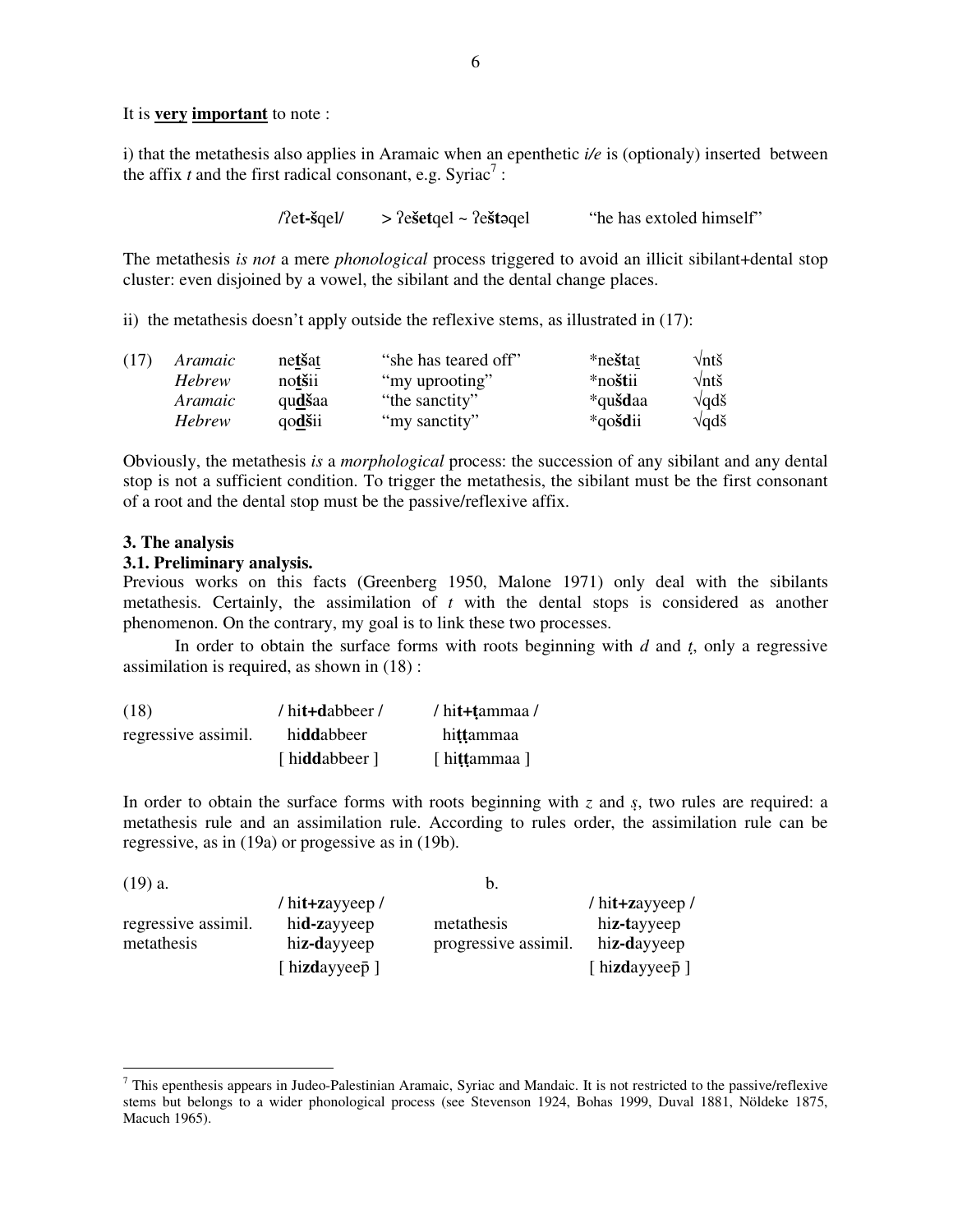At first sight, (19a) seems to be the best solution. Firstly, other assimilations attested in Ancient Aramaic and Ancient Hebrew are generaly regressive. Some examples from Syriac are given in (20).

| (20) | /tuu <b>b</b> -taanaa/ | tuu <b>pt</b> aanaa | "happy"     |
|------|------------------------|---------------------|-------------|
|      | /pošiit-taa/           | pošiittaa           | "simple"    |
|      | /ragguuz-taanaa/       | ragguustaanaa       | "irascible" |
|      | /hesdaa/               | hezdaa              | "clemency"  |
|      | /metbar/               | medbar              | "to break"  |

Secondly, regressive assimilation is also required with roots beginning with *d* and *t.* Recall previous data in (18).

On the other hand, as pointed out by Bolozky (1997) regarding the same data in Modern Hebrew, the solution (19a) orders a *mere phonetic process*, the assimilation, *before a restricted morpho-phonological one*, the metathesis. So, this order is not desirable and the solution (19b) must be prefered. But a difficulty appears: we need two assimilation processes, one regressive as in (18), an other progressive as in (19b).

However, we can suppose that the forms with roots beginning with *d* and *t* are also obtained with firstly a metathesis rule and secondly a progressive assimilation rule, as shown in (21), since the surface forms obtained are correct.

| (21)                             | / hit+dabbeer /      | / hit+tammaa /      |
|----------------------------------|----------------------|---------------------|
| metathesis                       | hi <b>d-t</b> abbeer | hi <b>t-t</b> ammaa |
| progressive assimil. hid-dabbeer |                      | hi <b>t-t</b> ammaa |
|                                  | [hiddabbeer]         | [ hittammaa ]       |

In the same way, we can suppose that the forms with roots beginning with *t* are obtained with a metathesis rule, as in (22). Note that the idea that coronal stops also undergo metathesis has been previously suggested by Kaufman 1997 and Lipinski 1997 $^8$ .

| (22)       | / hit+tabbeel /      |
|------------|----------------------|
| metathesis | hi <b>t-t</b> abbeel |
|            | [ hittabbeel ]       |

The fact that progessive assimilation occurs only there is not a problem, since it is the only assimilation systematicaly noted in scripts. On the contrary, regressive assimilations are just sporadically written. So, we can conclude that the general case is the progressive assimilation, not the regressive one. Therefore, the metathesis implies both coronal fricatives *s, š, , s, z* and coronal stops *t, d, t*. The problem now is to understand first of all why the metathesis occurs only in the reflexive/passive stems and secondly why the metathesis implies coronal obstruents only. A brief draft of the answer can be given. As shown in (23), the left margin of the word in the surface forms is always constituted by a subset of segments: the coronal obstruents. Does it mean that the left margin is restricted to a subset of segments ?

<sup>8</sup> Note also that the akkadian reciprocal infix *-t- / -ta-* undergoes metathesis with all coronals, stop and fricative; on this facts, see Aïm 2003: 271-274.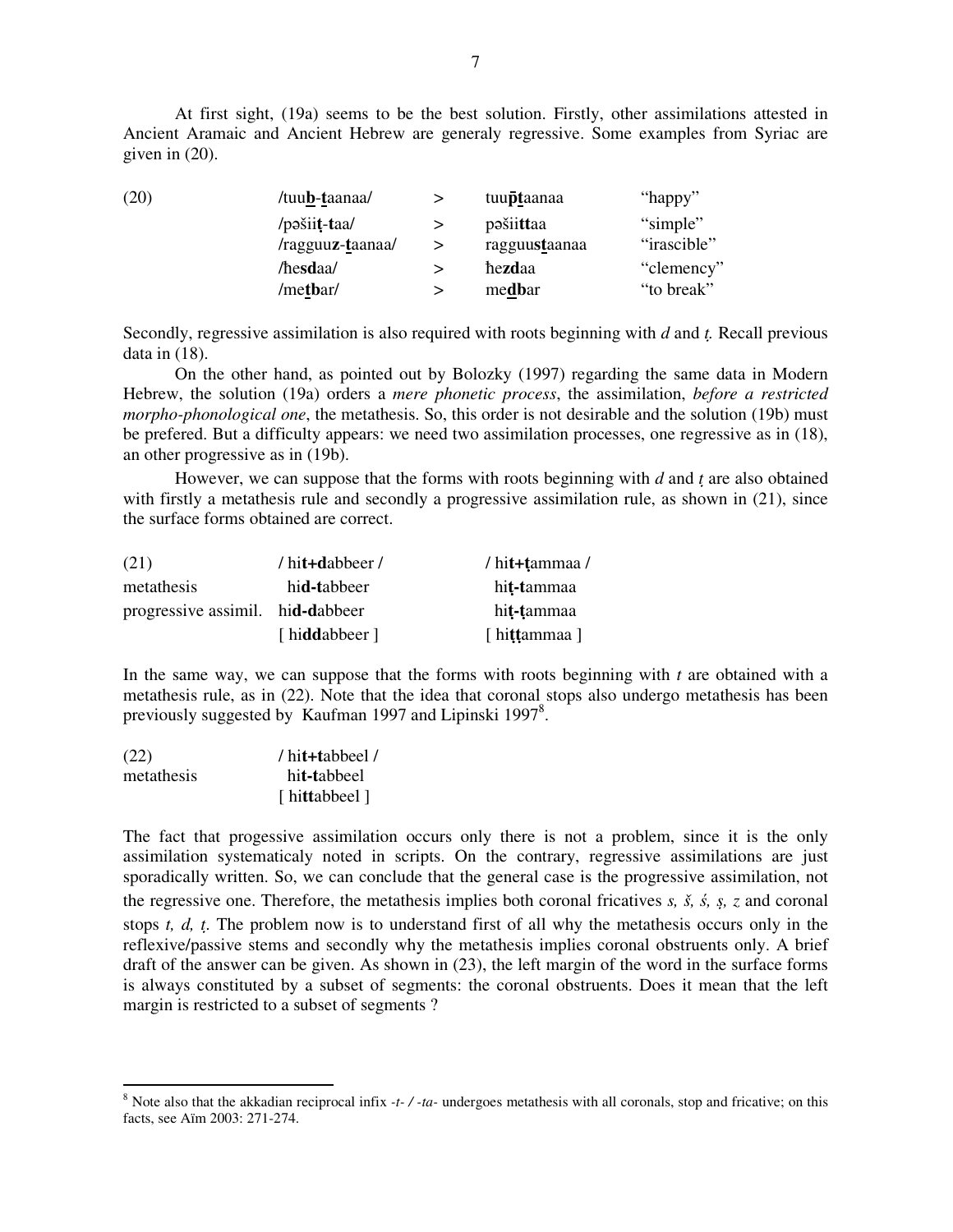| (23) | regular case | (hi)                                                         |                                 | qatteel                                                                             |
|------|--------------|--------------------------------------------------------------|---------------------------------|-------------------------------------------------------------------------------------|
|      | metathesis   | (hi)<br>(hi)<br>(hi)<br>(hi)<br>(hi)<br>(hi)<br>(hi)<br>(hi) | S<br>š<br>ś<br>Z<br>Ş<br>t<br>d | tabbeel<br>tappeek<br>takkeer<br>dayyeep<br>taddeeq<br>tabbeel<br>dabbeer<br>tammaa |

I am now going to expose the theoretical framework adopted here. Next, a representation of the reflexive stems and an analysis of the metathesis will be offered.

## **3.2. Theoretical framework.**

I follow in this paper the templatic analysis of Classical Arabic proposed by Guerssel and Lowenstamm 1990. In this frame, all Classical Arabic verbal forms are derived from a single template. This template is given in (24).

# (24) **CV** CV **CV** CVCV

The derivation of each verb is performed by the association of segments to specific positions called "head positions". There are two head positions: an initial CV-site and a medial CV-site. These two sites are in bold and underscored in (24). For instance, verbal forms such as *kaatab* (stem III) and *kattab* (stem II) are respectively derived by identification of the medial CV-site by means of Vocalic-spread (25a) and Consonantal-spread (25b).

| (25) | <b>a.</b> | $k a \setminus$ tab<br>$\mathbf{H}$ $\mathbf{H}$<br><b>CV CV CV CVCV</b> | b.      | $\begin{array}{ccc} ka & tab \\ \hline    & M \end{array}$<br><b>CV CV CV CVCV</b> |
|------|-----------|--------------------------------------------------------------------------|---------|------------------------------------------------------------------------------------|
|      | kaatab-   |                                                                          | kattab- |                                                                                    |

As depicted in (26), verbal forms such as *liswadad* (stem IX) and *liftaxar* (stem VIII) are derived by anchorage of the first consonant of the root to the initial CV-site<sup>9</sup>.



Regarding the two other reflexive stems, that is stem V *takattab* and stem VI *takaatab*, Guerssel and Lowenstamm argue that these forms are merely obtained by concatenation of the prefix *ta-* to their

<sup>9</sup> Note that Guerssel & Lowenstamm assume that the infix *t-* of *ftaxar* (26b) is a non-derivational (reflexive) feature of the base. Note also that the  $\hat{i}$  and the  $\hat{i}$  on the left are not represented since they are prostethic segments. For convenience, vocalic melodies are not represented.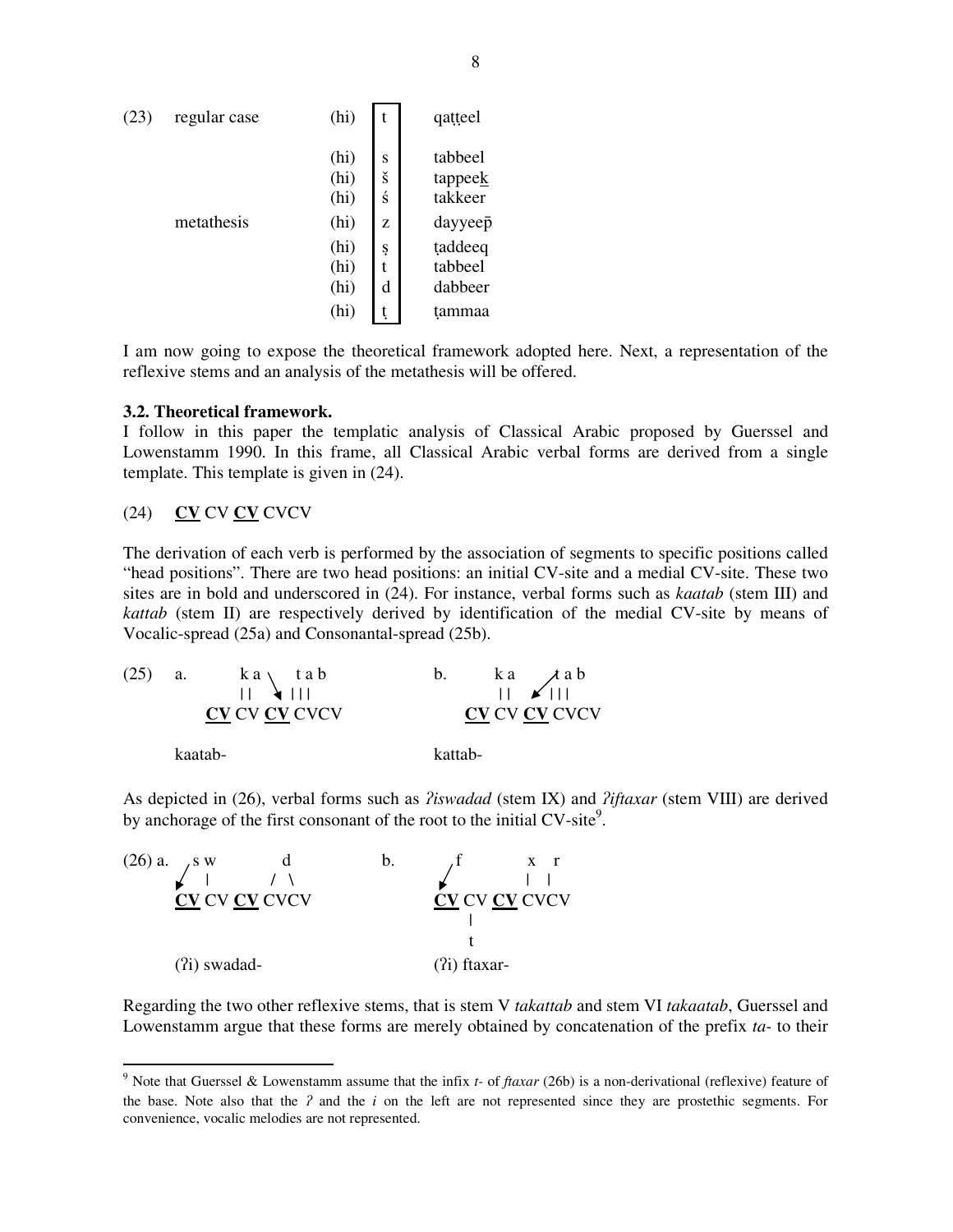non-reflexive counterparts, respectively *kattab* and *kaatab*. So the derivation of these forms doesn't involve templatic morphology as represented in (27).

 $(27)$  ta + kattab > takattab $ta + kaatab$  > takaatab-

The problem is how to represent the reflexive stems of Aramaic and Hebrew. According to the traditional Semitic studies, we may suppose that the segments  $hi$ ,  $\hat{i}$  or  $\hat{i}$  of the prefix are prosthetic. Now, regarding the representation of the reflexive stems, several hypothesis are possible: the morpheme *t* could be either a prefix or an infix. So, let's make the following hypothesis.

## **3.3. Reflexive/passive stems and metathesis: a proposal.**

I suppose that the reflexive forms are derived from their non-reflexive counterparts (see Aïm 2003: 275-279 for a discussion on this point). Let's begin with the Aramaic basic reflexive stem *letpafel*. I assume that it is built from the basic stem *pal* represented in (28):

 $(28)$  $p$ <sup>2</sup>al  $R_1$   $R_2$   $R_3$ | | | **CV** CV **CV** CV CV

The basic reflexive stem *letpafel* is obtained by anchorage of the first consonant of the root to the initial CV-site as it is represented in (29) :

(29) 
$$
\begin{array}{c}\n R_1 \quad R_2 \quad R_3 \\
 \downarrow \\
 \text{CV CV CV CV CV}\n \end{array}
$$

and next by the anchorage of the morpheme *t*. I suppose that this morpheme is a floating segment. It is linked to the only available consonantal slot, as shown in (30) :

(30) 
$$
\begin{array}{c}\n \mathbf{R}_1 \quad \mathbf{R}_2 \quad \mathbf{R}_3 \\
 \hline\n \mathbf{C} \mathbf{V} \quad \mathbf{C} \mathbf{V} \quad \mathbf{C} \mathbf{V} \quad \mathbf{C} \mathbf{V} \\
 \uparrow \mathbf{t}\n \end{array}
$$

The reflexive stem *letpaffal* / *hitpaffeel* is obtained in the same way. It is built from the stem *paffel* / *piffeel* depicted in (31) :

 $(31)$  passel / pissel

 $R_1$   $R_2$   $R_3$  $|$  / \  $|$ **CV** CV **CV** CV CV

 $\blacksquare$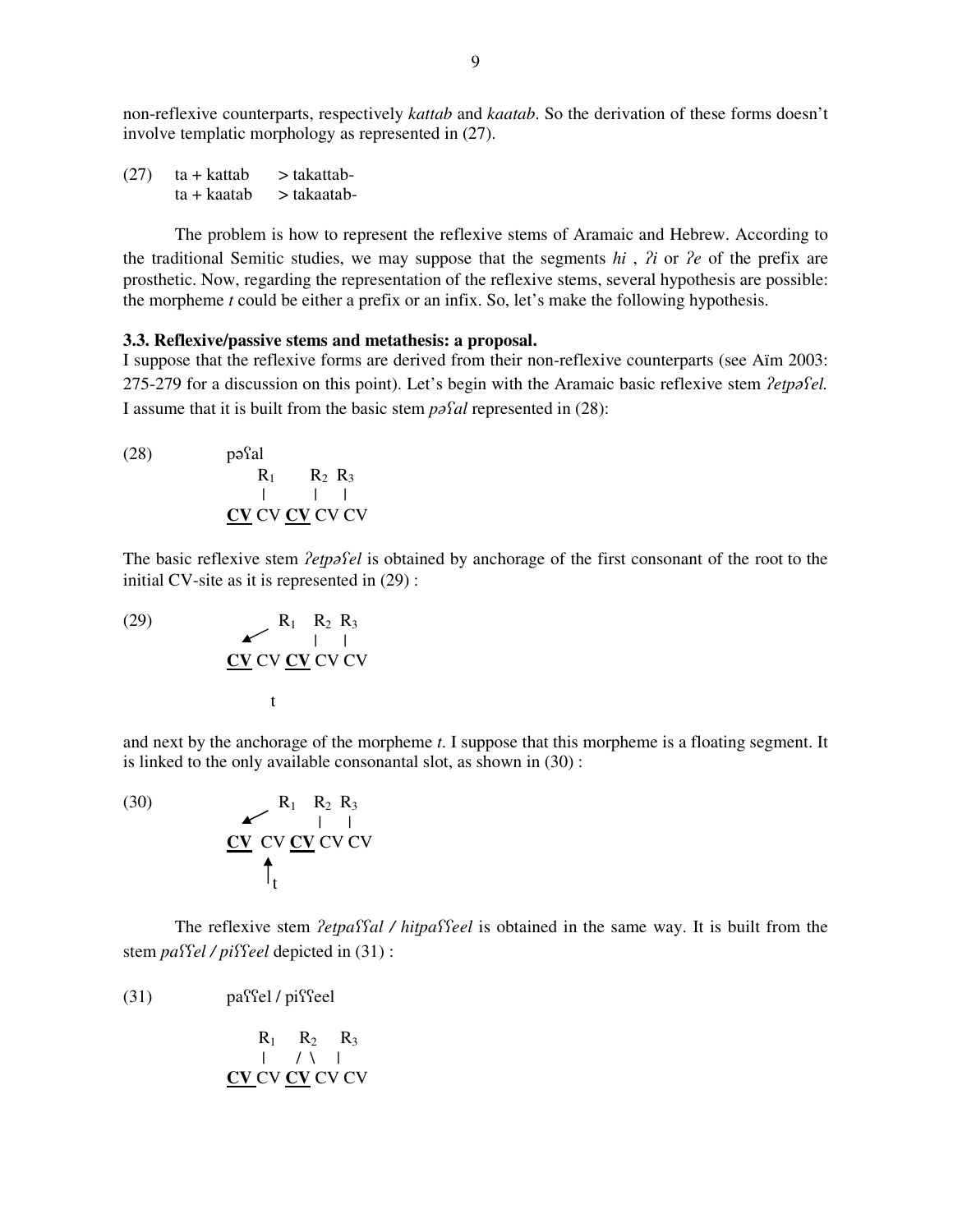Its reflexive counterpart is obtained firstly by anchorage of the first consonant of the root to the initial CV-site :

(32)  $R_1 R_2 R_3$ / \ | **CV** CV **CV** CV CV t

and next by association of the floating *t* to the available consonant slot :

(33) 
$$
\begin{array}{c}\n R_1 R_2 R_3 \\
 \longleftarrow \\
 CV CV CV CV CV\n\end{array}
$$

a. ?estacar

Now, let's assume that the initial CV-site of the template has the following property :

(34) the initial CV-site can host coronal obstruents only

So, when the first consonant of the root is a coronal obstruent, it links to the initial CV-site ; the floating *t* links to the only available consonantal slot :

b. ?estakkeel

(35)  $R_1 = \text{coronal obstruction}$ 



But, when the first consonant of the root is not a coronal obstruent, it cannot link to the initial CV-site; it then stays in its initial position. Therefore, the floating *t* must link to the only available consonantal slot, that is the initial CV-site. Since it is a coronal obstruent, it can do so :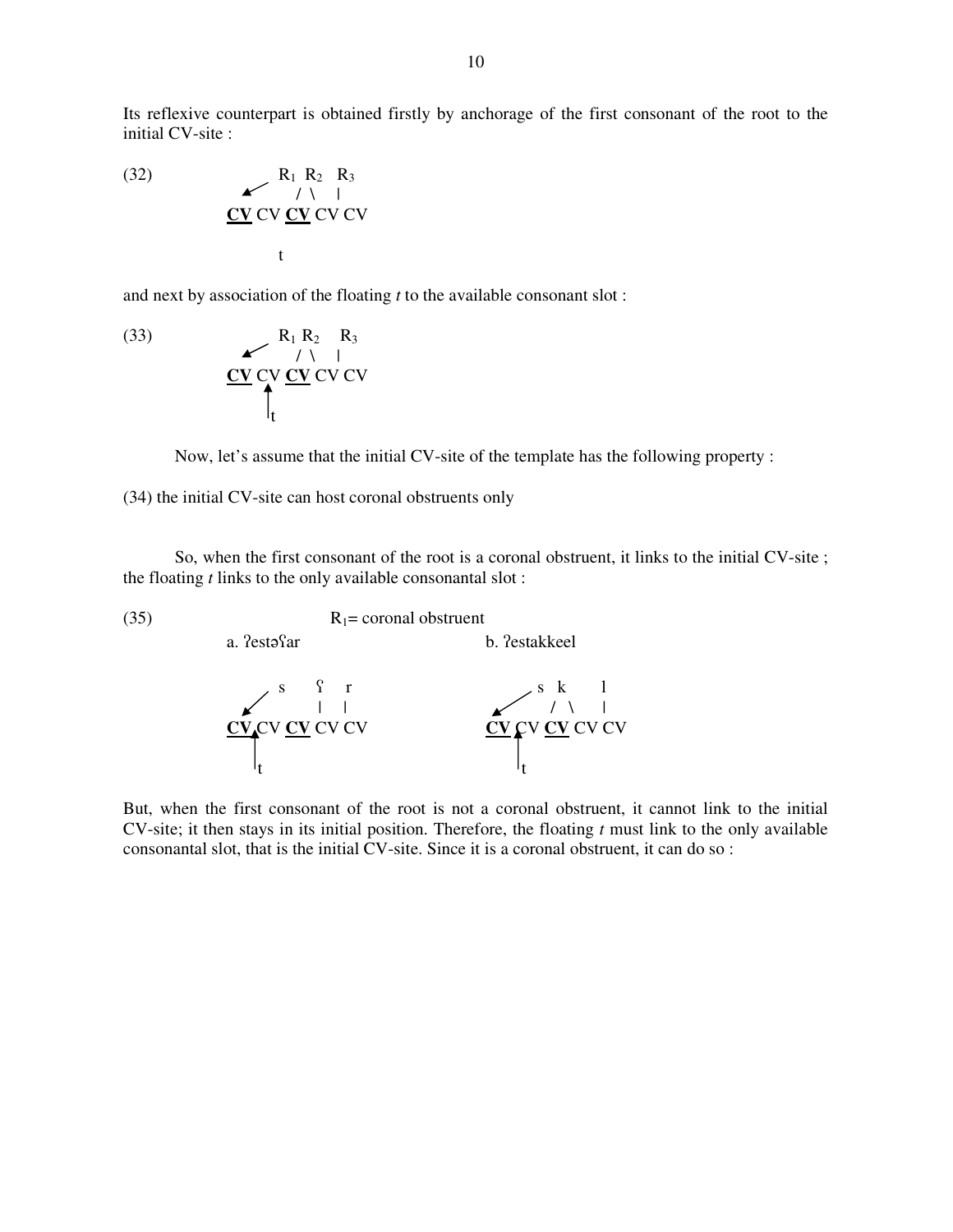

In this analysis, the regular case is the case in which the initial CV-site is identified by the first consonant of the root, that is the case where this consonant is a coronal obstruent, and where the morpheme  $t$  is infixed in the surface form. The problem is that this regular case is the less common one since it implies only eight types of roots  $(R_1 = s, z, s, \dot{s}, \dot{s}, t, d, t)$  on a total of twenty-two  $(R_1=all)$  the consonants). However, this situation seems to correspond to the more ancient situation of Aramaic and Canaanite where the morpheme *t* was apparently infixed in all cases, as in  $(37)^{10}$ :

(37) Basic reflexive stem (Lipinski 1997: §41.22)

| <i>Aramaic</i> | y-gtzr        | "it will be cut of" | $\sqrt{g}$ zr |
|----------------|---------------|---------------------|---------------|
| Moabite        | $(w)$ -?-lthm | "(and) I fought"    | $\sqrt{1}$ hm |

According to Kaufman 1997 and Lipinski 1997, this initial seat of affixation was progressively substituted from the 8th century B.C. onwards by the one presented in the previous data.

|                       | <sup>10</sup> Note that <i>t</i> is always infixed in Ugaritic (Segert 1984) :                                           |                   |       |                                |                      |
|-----------------------|--------------------------------------------------------------------------------------------------------------------------|-------------------|-------|--------------------------------|----------------------|
|                       | Reflexive basic stem                                                                                                     |                   |       | Reflexive intensive stem       |                      |
|                       | i-htrš "I will perform magic"                                                                                            | $\sqrt{\hbar}$ rš | tkms. | "he stretched himself"         | $\sqrt{k}$ ms        |
|                       | i-štm <sup>c</sup> "listen"                                                                                              | $\sqrt{2}$ ms     |       |                                |                      |
|                       | In Phoenician, t is infixed in the reflexive basic stem but prefixed in the reflexive intensive stem, i.e like Classical |                   |       |                                |                      |
| Arabic (Segert 1976): |                                                                                                                          |                   |       |                                |                      |
|                       | Reflexive basic stem                                                                                                     |                   |       | Reflexive intensive stem       |                      |
|                       | t-htsp "it will be torn away"                                                                                            | $\sqrt{\hbar}$ sp |       | ht-qdš "he sanctified himself" | $\sqrt{ad\check{s}}$ |

The metathesis between *t* and  $R_1 = \tilde{s}$  is attested in the intensive reflexive stem : *y-xt* $2l$ -*m* "I beg you" ( $\sqrt{\tilde{s}}$ ?1).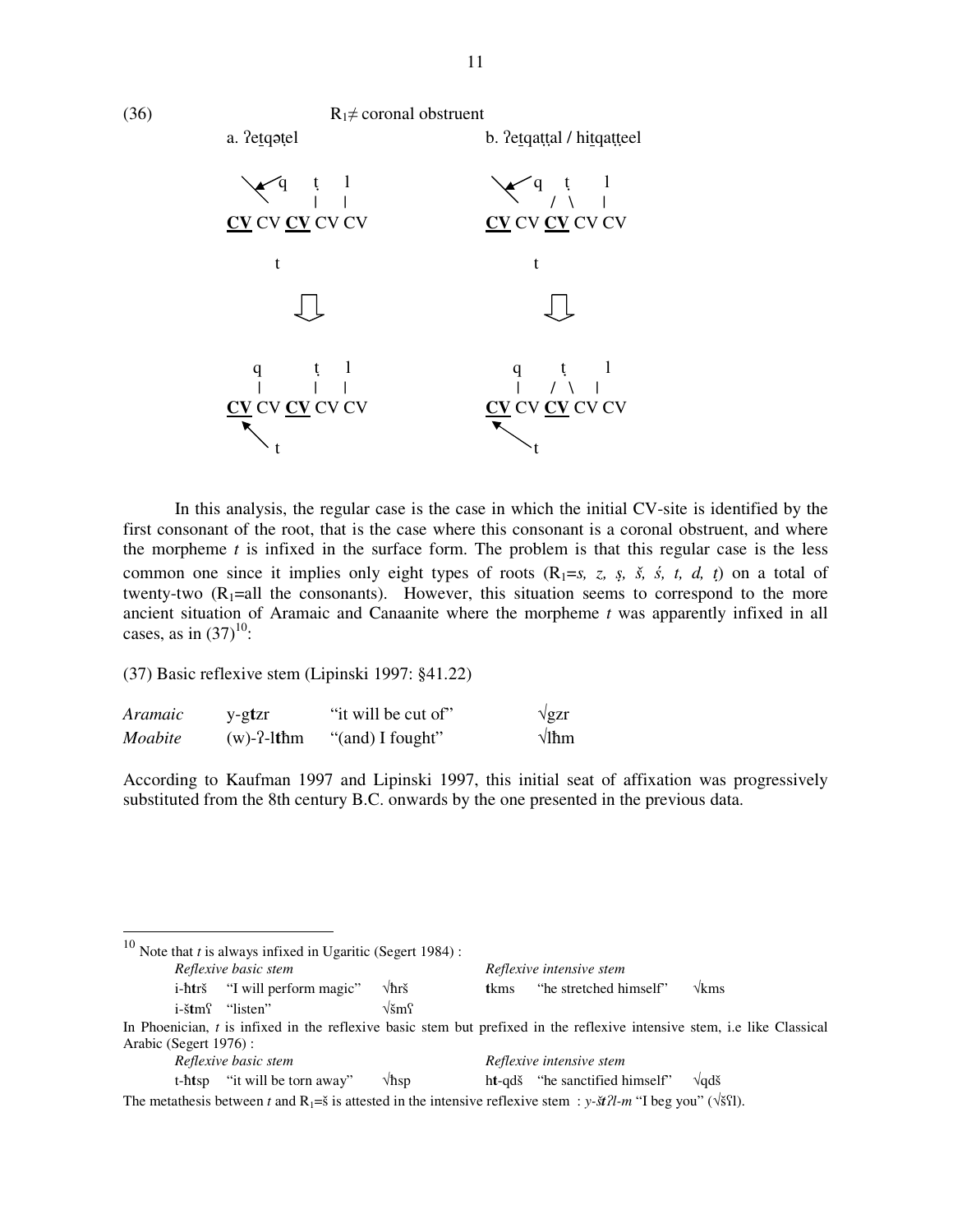## **4. Conclusion : some differences between Arabic and Aramaic/Hebrew.**

I have used the Classical Arabic template to describe the Aramaic and Hebrew verbal stems. Aside from passive stems obtained by ablaut, Classical Arabic exhibits ten productive stems whereas Aramaic exhibits six stems and Hebrew five<sup>11</sup>. The table (38) presents each Arabic stem with its Aramaic and Hebrew equivalents:

| Arabic<br>(38) |                        | Aramaic                | Hebrew     |
|----------------|------------------------|------------------------|------------|
| F.I            | fasal-                 | pasal                  | paasal     |
| F.II           | fa <sup>cc</sup> al-   | passel                 | pisseel    |
| F.III          | faa <sup>c</sup> al-   |                        |            |
| F.IV           | ?affal-                | ?apcel                 | hipsiil    |
| F.V            | tafa <sup>c</sup> fal- | ?etpaffal              | hitpasseel |
| F.VI           | tafaa?fal-             |                        |            |
| F.VII          | ?infasal-              |                        | nipsal     |
| F.VIII         | ?ifta al-              | ?etpəsel               |            |
| F.IX           | ?iffalal-              |                        |            |
| F.X            | ?istafsal-             |                        |            |
|                |                        | ?ettap <sup>S</sup> al |            |

The problem is the following: if Arabic, Aramaic and Hebrew have the same verbal template, why do Aramaic and Hebrew have less stems than Arabic? I have not a solution for each case, for example I don't know why the Arabic form III *kaatab* doesn't exist in Aramaic and Hebrew. However, during my analysis, I have stipulated a major hypothesis in (34). If this constraint is not a postulate that permits an appropriate description of the reflexive forms, one would expect to observe its effects somewhere else. Recall that the Arabic form IX *?iffalal* is built by anchorage of the first consonant of the root to the initial CV-site:

(39) F. IX *(*-*i) falal*

$$
\mathbf{f} \n\begin{array}{c}\n\mathbf{f} \\
\mathbf{f} \\
\mathbf{f} \\
\mathbf{f} \\
\mathbf{f} \\
\mathbf{f} \\
\mathbf{f} \\
\mathbf{f} \\
\mathbf{f} \\
\mathbf{f} \\
\mathbf{f} \\
\mathbf{f} \\
\mathbf{f} \\
\mathbf{f} \\
\mathbf{f} \\
\mathbf{f} \\
\mathbf{f} \\
\mathbf{f} \\
\mathbf{f} \\
\mathbf{f} \\
\mathbf{f} \\
\mathbf{f} \\
\mathbf{f} \\
\mathbf{f} \\
\mathbf{f} \\
\mathbf{f} \\
\mathbf{f} \\
\mathbf{f} \\
\mathbf{f} \\
\mathbf{f} \\
\mathbf{f} \\
\mathbf{f} \\
\mathbf{f} \\
\mathbf{f} \\
\mathbf{f} \\
\mathbf{f} \\
\mathbf{f} \\
\mathbf{f} \\
\mathbf{f} \\
\mathbf{f} \\
\mathbf{f} \\
\mathbf{f} \\
\mathbf{f} \\
\mathbf{f} \\
\mathbf{f} \\
\mathbf{f} \\
\mathbf{f} \\
\mathbf{f} \\
\mathbf{f} \\
\mathbf{f} \\
\mathbf{f} \\
\mathbf{f} \\
\mathbf{f} \\
\mathbf{f} \\
\mathbf{f} \\
\mathbf{f} \\
\mathbf{f} \\
\mathbf{f} \\
\mathbf{f} \\
\mathbf{f} \\
\mathbf{f} \\
\mathbf{f} \\
\mathbf{f} \\
\mathbf{f} \\
\mathbf{f} \\
\mathbf{f} \\
\mathbf{f} \\
\mathbf{f} \\
\mathbf{f} \\
\mathbf{f} \\
\mathbf{f} \\
\mathbf{f} \\
\mathbf{f} \\
\mathbf{f} \\
\mathbf{f} \\
\mathbf{f} \\
\mathbf{f} \\
\mathbf{f} \\
\mathbf{f} \\
\mathbf{f} \\
\mathbf{f} \\
\mathbf{f} \\
\mathbf{f} \\
\mathbf{f} \\
\mathbf{f} \\
\mathbf{f} \\
\mathbf{f} \\
\mathbf{f} \\
\mathbf{f} \\
\mathbf{f} \\
\mathbf{f} \\
\mathbf{f} \\
\mathbf{f} \\
\mathbf{f} \\
\mathbf{f} \\
\mathbf{f} \\
\mathbf{f} \\
\mathbf{f} \\
\mathbf{f} \\
\mathbf{f} \\
\mathbf{f} \\
\mathbf{f} \\
\mathbf{f} \\
\mathbf{f} \\
\mathbf{f} \\
\mathbf{f} \\
\math
$$

Since the constraint on the initial CV-site doesn't exist in the Arabic verbal template, all the consonants can execute their anchorage to this site, as illustrated in (40) where the first consonant of the root is in bold :

- (40) (?i) swadad "be/become black"
	- (?i) **s** farar " be/become yellow"
	- (?i) **b**yadad " be/become white"
	- (?i) **x**darar " be/become green"
	- (?i) **h**marar " be/become red"
	- (?i) **f** wajaj " be/become twisted"

<sup>&</sup>lt;sup>11</sup> In fact, Aramaic *lettap*<sup>r</sup>al doesn't seem to be a very productive stem.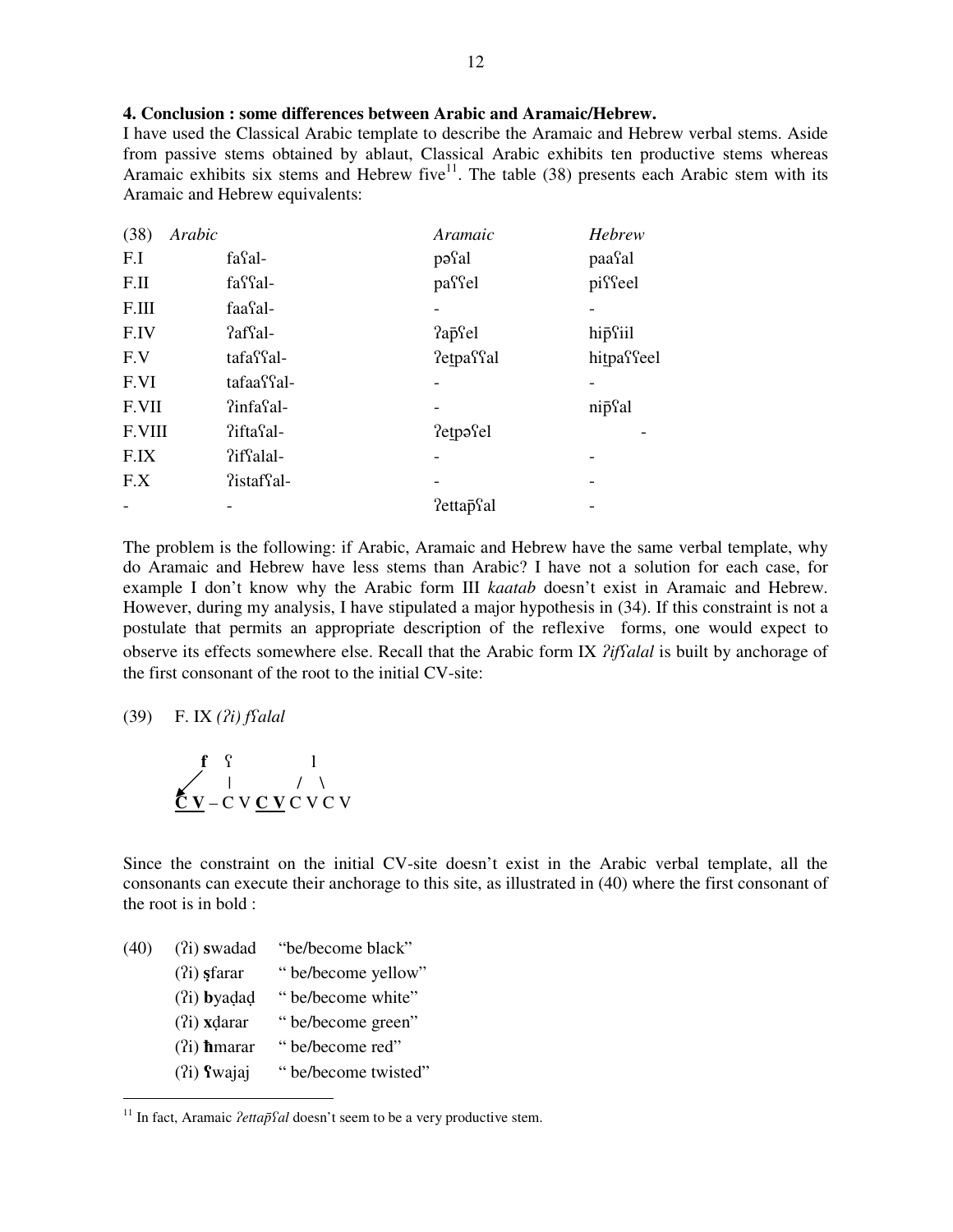The form IX doesn't exist in Aramaic and Hebrew<sup>12</sup>. My analysis enables to explain this fact: the derivation of this stem is constrained by the restriction on the initial CV-site. That is, only roots with a first coronal obstruent consonant should execute the anchorage. Moreover, there is no way to bypass the constraint, contrary to the reflexive forms that have at their disposal the morpheme *t*. So, it is not surprising that such a very few productive stem doesn't merely exist.

<sup>&</sup>lt;sup>12</sup> Some scholars (Wright 1890: pp.218-219, Gesenius 1910: §55.d, Moscati & al. 1964: §16.24) link the Hebrew stem pa*flal* (e.g. /ra?nan/ > *ra?ănan* "to be green"), the Aramaic stem *paflel* (e.g. *fabded* "to be enslaved ") and the Arabic stem IX *(*-*i)falal* together. However, contrary to the Arabic stem IX, Hebrew and Aramaic stems don't present prosthetic segments *hi/?i* on the left and present no vowel between R<sub>1</sub> and R<sub>2</sub>: \**hiphalal vs. pahlal, \*?iphalel vs. pahlel.* On the contrary, *paflal* and *paflel* stems are linked to the intensive stem *piffeel*, *paffel* i) morphologicaly by the same *CvCCvC* template ii) semanticaly according to Lipinski 1997: §41.40 (*contra* Moscati & al. 1964: §16.24).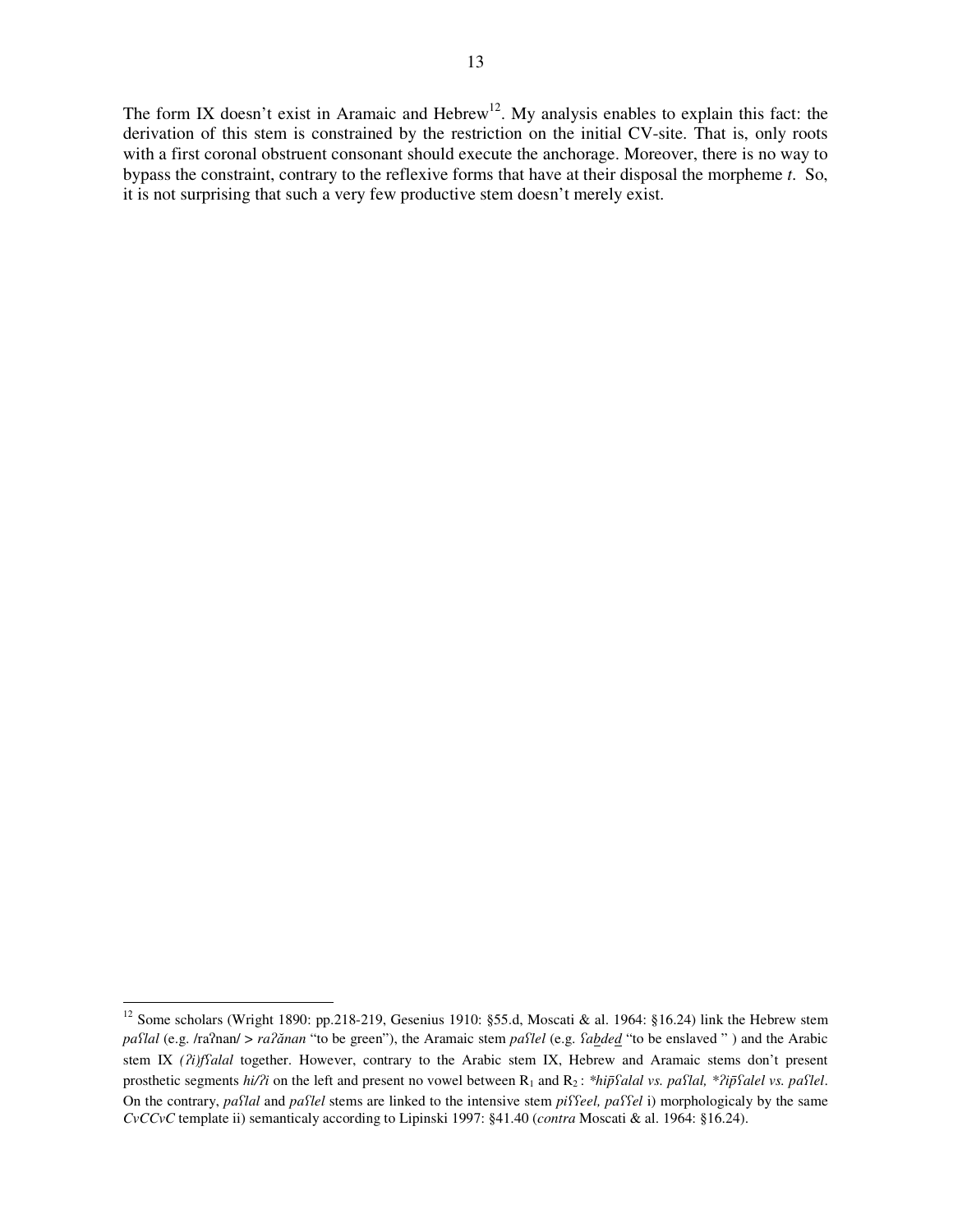# *Appendix A* **: the stem** *ettap*-*al*

A question now arises : how is the aramaic reflexive causative *lettapfal* built. This stem always exhibits a geminate  $t$ . This gemination is traditionnaly accounted by the assimilation of  $\lambda$  to  $t$ , as represented in (1) :

 $(1)$  / $\text{7et}+\text{2apfal/}$  $2t > tt$  ?ettap?al [?ettap̃Sal]

(Notice that since the morpheme t and the first consonant of the root are never adjacent, there never is *metathesis or assimilation between them.}*

In fact the problem is that the total assimilation of  $\hat{I}$  is systematical in the *lettapfal* stem while the assimilation of  $\hat{z}$  to a preceding consonnant is optionnal elsewhere. Suppose that the stem  $\hat{z}$  ap $\hat{z}$ el is obtained in the same way as the arabic stem  $(2)$  *affal* (stem IV) that is by anchorage of the first consonant of the root to the medial CV-site (initial  $\hat{z}$  is viewed as an epenthetic segment) :

(2) Aramaic ?ap̃Sel / Arabic ?afSal-

f/p  $\int$  1 | | *CV* CV *CV* CV CV

I have assumed that the reflexive stems are built from their non-reflexive counterpart. Then, the reflexive stem must be obtained by anchorage of the first consonant of the root to the initial CV-site. However, as shown in (3a), this consonant already links to the medial CV-site. But, a segment cannot link to two head positions. Therefore, the morpheme *t* links to the initial CV-site (3b).

(3)

\n
$$
C \overrightarrow{V} - C \overrightarrow{V} \overrightarrow{C} \overrightarrow{V} - C \overrightarrow{V} \overrightarrow{C} \overrightarrow{V} - C \overrightarrow{V} \overrightarrow{C} \overrightarrow{V} - C \overrightarrow{V} \overrightarrow{C} \overrightarrow{V} - C \overrightarrow{V} \overrightarrow{C} \overrightarrow{V} - C \overrightarrow{V} \overrightarrow{C} \overrightarrow{V} - C \overrightarrow{V} \overrightarrow{C} \overrightarrow{V} - C \overrightarrow{V} \overrightarrow{C} \overrightarrow{V} - C \overrightarrow{V} \overrightarrow{C} \overrightarrow{V} - C \overrightarrow{V} \overrightarrow{C} \overrightarrow{V} - C \overrightarrow{V} \overrightarrow{C} \overrightarrow{V} - C \overrightarrow{V} \overrightarrow{C} \overrightarrow{V} - C \overrightarrow{V} \overrightarrow{C} \overrightarrow{V} - C \overrightarrow{V} \overrightarrow{C} \overrightarrow{V} - C \overrightarrow{V} \overrightarrow{C} \overrightarrow{V} - C \overrightarrow{V} \overrightarrow{C} \overrightarrow{V} - C \overrightarrow{V} \overrightarrow{C} \overrightarrow{V} - C \overrightarrow{V} \overrightarrow{C} \overrightarrow{V} - C \overrightarrow{V} \overrightarrow{C} \overrightarrow{V} - C \overrightarrow{V} \overrightarrow{C} \overrightarrow{V} - C \overrightarrow{V} \overrightarrow{C} \overrightarrow{V} - C \overrightarrow{V} \overrightarrow{C} \overrightarrow{V} - C \overrightarrow{V} \overrightarrow{C} \overrightarrow{V} - C \overrightarrow{V} \overrightarrow{C} \overrightarrow{V} - C \overrightarrow{V} \overrightarrow{C} \overrightarrow{V} - C \overrightarrow{V} \overrightarrow{C} \overrightarrow{V} - C \overrightarrow{V} \overrightarrow{C} \overrightarrow{V} - C \overrightarrow{V} \overrightarrow{C} \overrightarrow{V} - C \overrightarrow{V} \overrightarrow{C} \overrightarrow{V} - C \overrightarrow{V} \overrightarrow{C} \overrightarrow{V} - C \overrightarrow{V} \overrightarrow{C} \overrightarrow{V} - C \overrightarrow{V} \overrightarrow{C} \overrightarrow{V} - C \overrightarrow{V} \overrightarrow{C} \overrightarrow{V} - C \overrightarrow{V} \overrightarrow{C} \overrightarrow{V} - C \overrightarrow{V} \overrightarrow{C} \overrightarrow{V} - C \overrightarrow{V} \overrightarrow{C} \overrightarrow{V} - C \overrightarrow{V} \overrightarrow{C} \overrightarrow{V} - C \overrightarrow
$$

A consonantal slot remains empty. Thus, it is filled by the propagation of *t* :

$$
(4) \qquad \qquad \begin{array}{c}\nq_{11} \\
\downarrow \\
q_{22} \\
\downarrow \\
q_{33}\n\end{array}
$$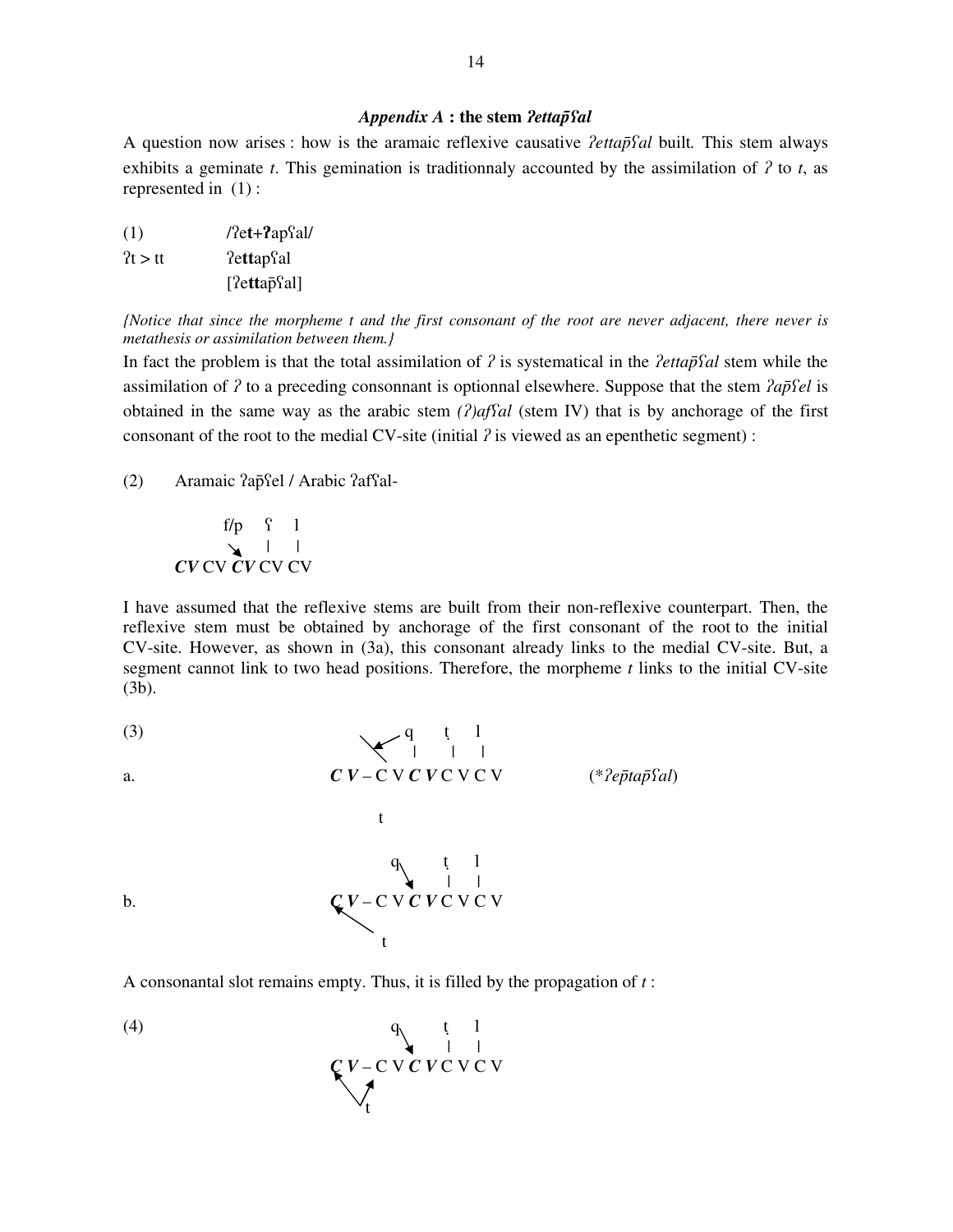## *Appendix B***: another look at the Classical Arabic definite prefix.**

Regarding the initial CV-site properties, a fact must be mentionned. According to Lowenstamm 1999, all the consonants in Hebrew (except gutturals for independent reasons) can spread on the initial CV-site during clitisization of the definite prefix, as briefly depicted in (1).



Note that the definite prefix of Aramaic is suffixed, so we cannot make the same observation. Thus, we must conclude that the segmental constraint on the initial CV-site is exhibited only in verbal forms. The table (2) sums up these results:

(2)

|                                  |       | Aramaıc    | Hebrew | Arabic |
|----------------------------------|-------|------------|--------|--------|
| Initial CV segmental restriction | verbs | <b>ves</b> | ves    | no     |
|                                  | nouns | <b>DNA</b> | no     |        |

At this point, we have not observed the initial CV-site in Arabic nouns. That's what I propose to do now.

It is well-known that the lateral consonant of the Classical Arabic definite prefix undergoes a complete assimilation to the first consonant of the noun if this consonant is a coronal, obstruent or sonorant, while the other consonants have no effect. Examples are given in (3).

(3)  $R1 = [-\text{coronal}]$   $R1 = [-\text{coronal}]$ 

| ?as-sanat-                | "the year"              | ?al-faras-  | "the mare"        |
|---------------------------|-------------------------|-------------|-------------------|
| ?aš-šamš-                 | "the sun"               | Pal-baab-   | "the gate"        |
| $2ax$ -zayt-              | "the oil"               | ?al-mawt-   | "the death"       |
| Pas-sann-                 | "the basket"            | ?al-walad-  | "the boy"         |
| ?at-tawr-                 | "the vase"              | ?al-jawr-   | "the iniquity"    |
| Pa <b>d-d</b> aar-        | "the house"             | ?al-yamm-   | "the sea"         |
| Pat-tall-                 | "the dew"               | ?al-kitaab- | "the book"        |
| ?ad-dall-                 | "the straying"          | ?al-qariid- | "the poetry"      |
| $2a\delta$ -ðalq-         | "the tip of the tongue" | Pal-xaatam- | "the ring"        |
| $a\theta$ - $\theta$ awb- | "the garment"           | ?al-yadat-  | "the lunch"       |
| ?a <b>ð-ð</b> ullat-      | "the cover"             | ?al-hazr-   | "the prohibition" |
| Pa <b>n-n</b> ahr-        | "the river"             | ?al-Safr-   | "the dust"        |
| Par-rašm-                 | "the trace"             | $2al-2ab$   | "the father"      |
| ?al-laban-                | "the milk"              | Pal-harab-  | "the escape"      |
|                           |                         |             |                   |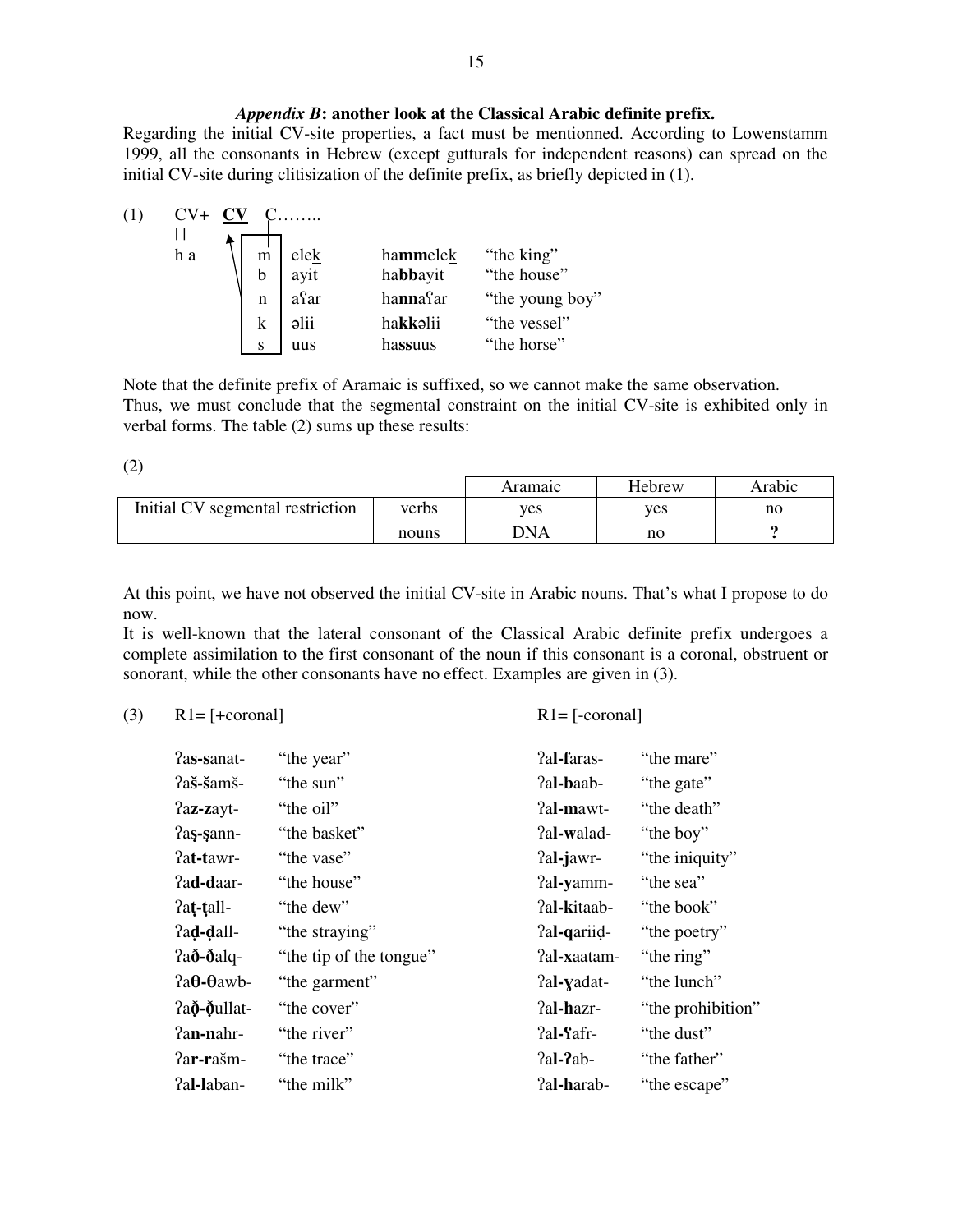Note that the lateral consonant doesn't undergo this assimilation elsewhere $^{13}$ :

| (4) | zalzal-          | *za <b>zz</b> al- | "shake"                             | $(\sqrt{z}I \text{ reduplicate})$ |
|-----|------------------|-------------------|-------------------------------------|-----------------------------------|
|     | sultan-          | *su <b>tt</b> an  | "sultan"                            | $(\sqrt{\text{sltn}})$            |
|     | ?il-t-amas-      |                   | $*$ ?it-t-amas- "try to touch, ask" | $(\sqrt{lms}$ "touch", stem VIII) |
|     | qu <b>l-n</b> aa | *qu <b>n-n</b> aa | "we have said"                      |                                   |

So the question is why would the assimilation of *l* take place only when this *l* is a part of the definite prefix. I suggest that these facts are nothing but another instance of the segmental restriction of the initial CV-site. Let's assume that the initial CV-site of the noun template has the following property :

(5) the initial CV-site can host only coronals

Suppose that the phonological form of the definite prefix is as in (6), that is without a lateral consonant in deep structure:

(6)

\n
$$
\begin{array}{cc}\n\text{CV} - \\
\text{I} \\
\text{2} \\
\text{a}\n\end{array}
$$

Now, when this prefix is attached to the left margin of a noun, it appears that the initial CV-site is empty. Yet, since it is in the middle of a phonological word, it cannot stay empty. Thus, when the first consonant of the noun is a coronal, the spreading strategy is possible, as shown in (7a). But, when the first consonant of the noun is not a coronal, spreading on the CV-site is merely impossible. So the empty C slot is filled by an epenthetic lateral consonant as shown in  $(7b)^{14}$ .

<sup>&</sup>lt;sup>13</sup> Other total assimilations of *l* to a following consonant appear with the interrogative particle *hal* and *bal* "but", e.g. /bal  $\delta$ annantum/ > [ba $\delta\delta$ annantum] "but you have thought". However, unlike the definite article assimilation, these assimilations are restricted to a subset of coronals. This subset differs according to some arabic grammarians; it is thus  $t, \theta, s, z, t, \delta, d$  or only  $t, \theta, s$ ; in Hedjazi pronunciation, no assimilation occurs.

<sup>&</sup>lt;sup>14</sup> Ullendorff 1965 has previously proposed that the Arabic article resulted historicaly from a dissimilation of consonant gemination, this consonant gemination being the original form (as in Hebrew). See also Lambdin 1971.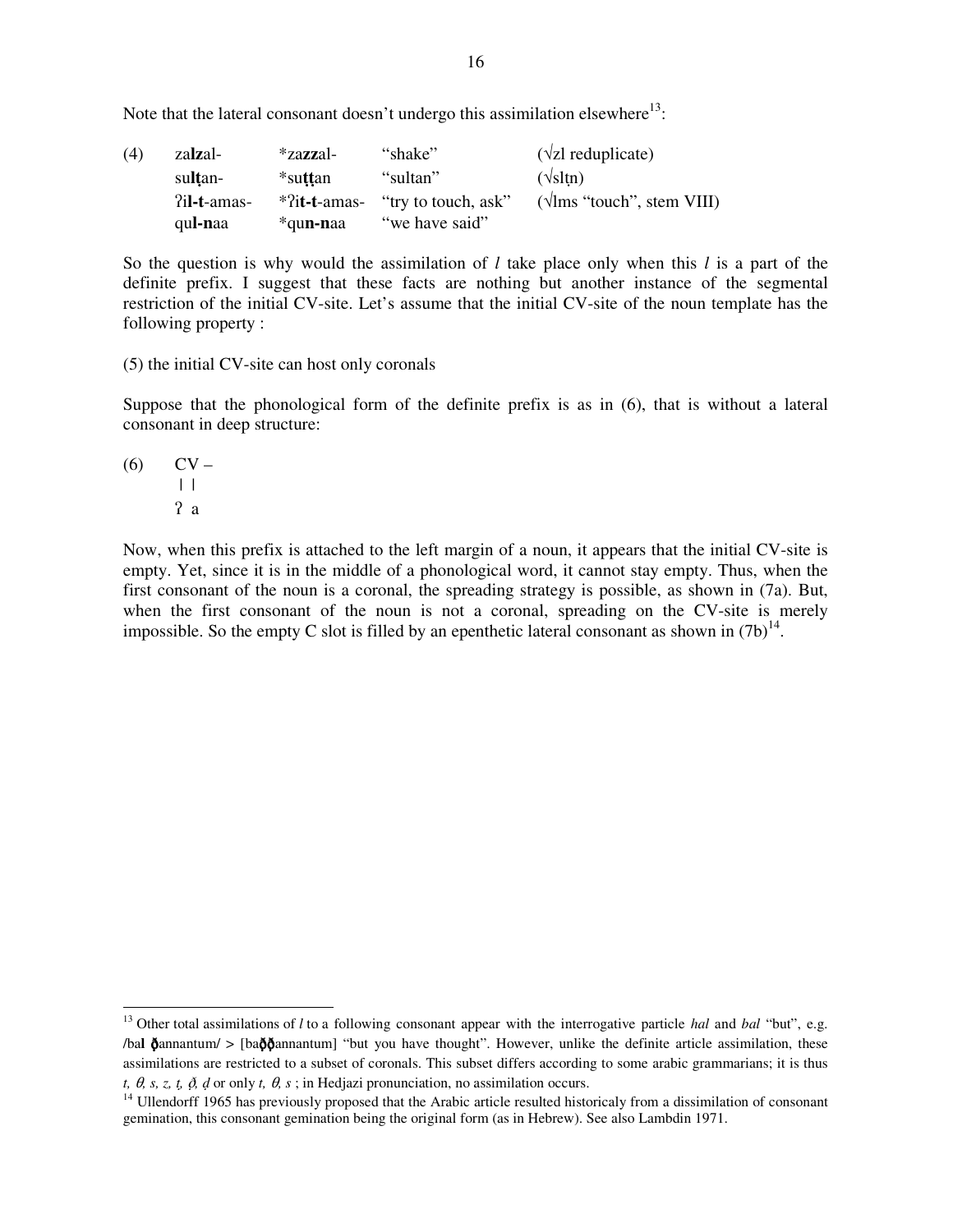

This analysis supposes that *l* is a possible epenthetic segment in Classical Arabic. The well-known Classical Arabic epenthetic consonants are  $2$ ,  $w$ ,  $y$ ,  $n$ . Bohas 1997 claims that the Semitic roots are biradical. The emergence of a third consonant is only needed to satisfy the triliteral template. Among current strategies like gemination of the second radical or glide epenthesis, Bohas points out that sonorant epenthesis occurs, and among them *l* epenthesis also occurs :

(8)

√ jz "cut"

| ☞                               | $R_2$ gemination<br>r epenthesis<br>$l$ epenthesis | jazza<br>jazara<br>jazala <sup>15</sup> | "cut the hair, cereal, date"<br>"cut date, slaughter (cattle), massacre, cut"<br>"cut, divide, separate from the rest by cutting" |
|---------------------------------|----------------------------------------------------|-----------------------------------------|-----------------------------------------------------------------------------------------------------------------------------------|
| $\sqrt{di}$ "cover"             |                                                    |                                         |                                                                                                                                   |
|                                 | $R_2$ gemination                                   | dajja                                   | "be overcast (sky), cover"                                                                                                        |
|                                 | $n$ epenthesis                                     | dajana                                  | "be dark and rainy"                                                                                                               |
| ☞                               | $l$ epenthesis                                     | dajala                                  | "be covered, covered up so much that it<br>disappears under something else"                                                       |
| $\sqrt{\text{fs}}$ "dissociate" |                                                    |                                         |                                                                                                                                   |
|                                 | $R_2$ gemination                                   | fassa                                   | "draw off, extract, detach"                                                                                                       |
|                                 | $m$ epenthesis                                     | fasama $16$                             | "be cut and dissociate"                                                                                                           |
| ☞                               | $l$ epenthesis                                     | fasala                                  | "extract, detach, dissociate"                                                                                                     |
|                                 |                                                    |                                         |                                                                                                                                   |

<sup>15</sup> Attested in stem II *jazzala*.

<sup>16</sup> Attested in stem VIII ?iftaşama.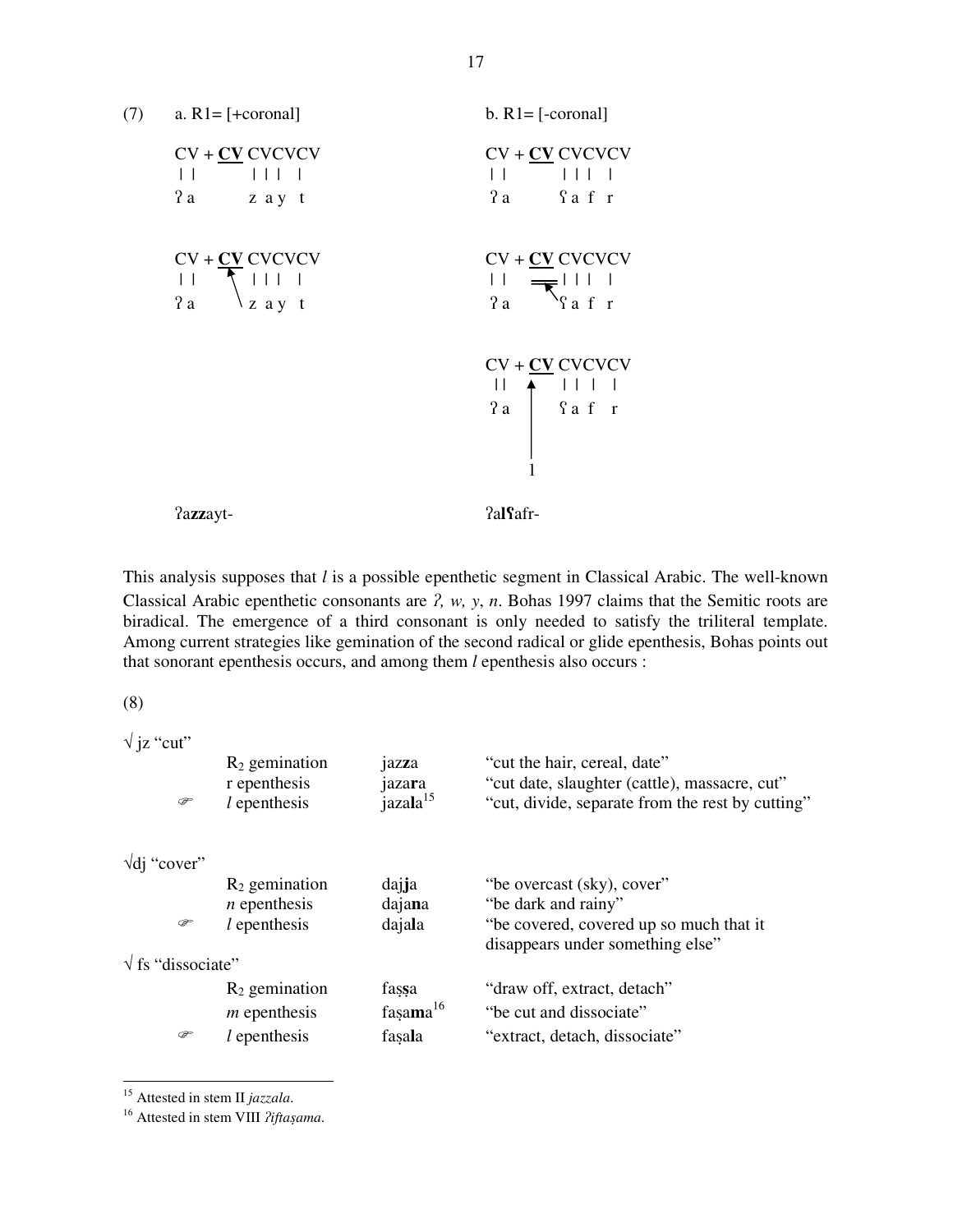$\sqrt{b}$ t "cut"

|   | gémination     | batta                      | "cut"                                                          |
|---|----------------|----------------------------|----------------------------------------------------------------|
|   | $r$ epenthesis | batara                     | "cut, cut an animal's tail"                                    |
| ☞ | $l$ epenthesis | barata<br>batala<br>balata | "cut"<br>"cut, separate"<br>"cut, separate, divide by cutting" |